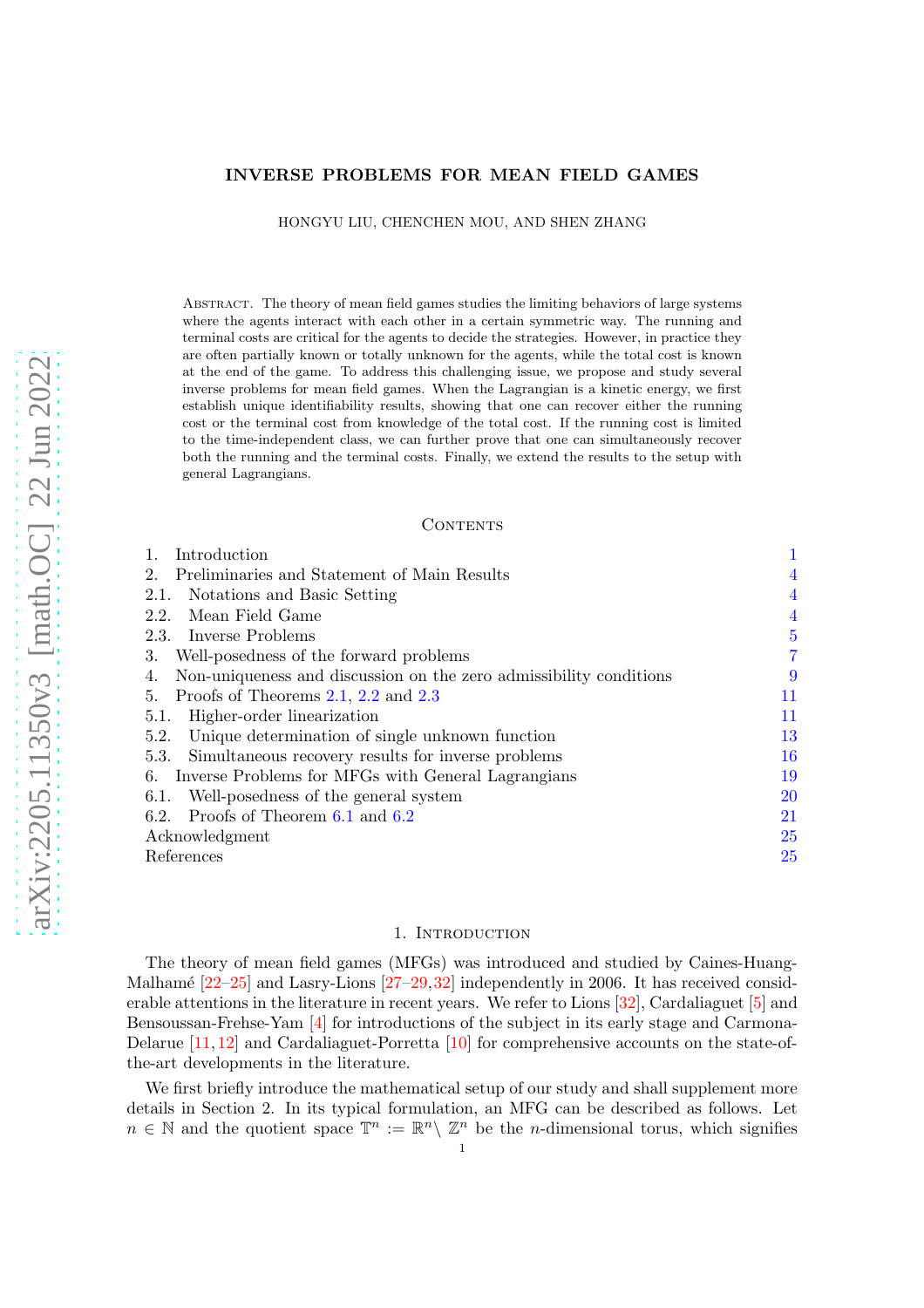a state space. Given  $x \in \mathbb{T}^n$  and the flow of probability measures  $\{\rho_t\}_{t\in[0,T]}$  on  $\mathbb{T}^n$  with  $\rho_0 = m_0$ , one aims at minimizing the cost functional over all the admissible closed-loop controls:

<span id="page-1-1"></span>
$$
J(x; \{\rho_t\}_{t\in[0,T]}, \alpha) = \inf_{\alpha} \mathbb{E} \left\{ \int_0^T L(X_t^{x,\alpha}, \alpha(t, X_t^{x,\alpha})) + F(X_t^{x,\alpha}, \rho_t)dt + G(X_T, \rho_T) \right\}, \tag{1.1}
$$

such that

$$
X_t^{x,\alpha} = x + \int_0^t \alpha(s, X_s^{x,\alpha})ds + \sqrt{2}B_s + \mathbb{Z}^n \quad \text{on } [0,T],
$$
\n(1.2)

where  $L : \mathbb{T}^n \times \mathbb{R}^n \to \mathbb{R}$  is a Lagrangian,  $F : \mathbb{T}^n \times \mathcal{P}(\mathbb{T}^n) \to \mathbb{R}$  is a running cost and  $G: \mathbb{T}^n \times \mathcal{P}(\mathbb{T}^n) \to \mathbb{R}$  is a terminal cost. We call  $(\alpha^*, {\{\rho_t^*}\}_t \in [0,T])$  a mean field equilibrium if

$$
\rho_0^* = m_0 \quad \text{and} \quad \alpha^* := \arg\min_{\alpha} J(x; \{\rho_t^*\}_{t \in [0,T]}, \alpha),
$$

and the law of  $X_t^{\xi,\alpha^*}$  $t^{\xi,\alpha^*}$  on  $\mathbb{T}^n$  is  $\rho_t^*$  where

$$
X_t^{\xi, \alpha^*} = \xi_0 + \int_0^t \alpha^*(s, X_s^{x, \alpha^*}) ds + \sqrt{2} B_t + \mathbb{Z}^n \quad \text{on } [0, T], \tag{1.3}
$$

and its initial status  $\xi_0$  is a random variable with the law  $m_0$  on  $\mathbb{T}^n$ . The mean field equilibrium can be characterized by the following MFG system:

<span id="page-1-0"></span>
$$
\begin{cases}\n-\partial_t u(x,t) - \Delta u(t,x) + H(x, \nabla u(x,t)) - F(x,t,m(x,t)) = 0, & \text{in } \mathbb{T}^n \times (0,T), \\
\partial_t m(x,t) - \Delta m(x,t) - \text{div}(m(x,t)\nabla_p H(x, \nabla u(x,t)) = 0, & \text{in } \mathbb{T}^n \times (0,T), \\
u(x,T) = G(x,m(x,T)), \ m(x,0) = m_0(x), & \text{in } \mathbb{T}^n.\n\end{cases}
$$
\n(1.4)

In  $(1.4)$ ,  $\Delta$  and are the Laplacian and divergent operators with respect to the x-variable, respectively. The Hamiltonian  $H$  is the Legendre-Fenchel transform of the Lagrangian  $L$ in [\(1.1\)](#page-1-1). Here,  $H(x, \nabla u) = H(x, p)$  with  $(x, p) := (x, \nabla u) \in \mathbb{T}^n \times \mathbb{R}^n$  being the canonical coordinates. In the physical setup,  $u$  is the value function of each player; m signifies the population distribution;  $F$  is the running cost function which signifies the interaction between the agents and the population;  $m_0$  represents the initial population distribution and G signifies the terminal cost. All the functions involved are real valued and periodically extended from  $\mathbb{T}^n$  to  $\mathbb{R}^n$ , which means that we are mainly concerned with periodic boundary conditions for the MFG system [\(1.4\)](#page-1-0). The mean field equilibrium can be formally represented by  $\alpha^* = -\nabla_p H(x, \nabla u(x, t))$ . In Section 2 in what follows, we shall supplement more background introduction on the MFG system.

The well-posedness of the MFG system [\(1.4\)](#page-1-0) is well-understood in various settings. The first results date back to the original works of Lasry and Lions and have been presented in Lions [\[32\]](#page-25-4) and see also Caines-Huang-Malhame [\[22\]](#page-25-0). Many progresses have been made afterwards. Regarding  $F$  and  $G$ , one can consider both nonlocal and local dependences on the measure m. The well-posedness of the MFG system  $(1.4)$  is known in Cardaliaguet [\[5\]](#page-24-2), Cardaliaguet-Porretta [\[10\]](#page-24-6), Carmona-Delarue [\[11\]](#page-24-4), Meszaros-Mou [\[33\]](#page-25-5) in the case of nonlocal data F and G; and Ambrose  $[1, 2]$  $[1, 2]$ , Cardaliaguet [\[6\]](#page-24-9), Cardaliaguet-Graber [\[8\]](#page-24-10), Cardaliaguet-Graber-Porretta-Tonon [\[9\]](#page-24-11), Cardaliaguet-Porretta [\[10\]](#page-24-6), Cirant-Gianni-Mannucci [\[15\]](#page-25-6), Cirant-Goffi [\[16\]](#page-25-7), Ferreira-Gomez [\[18\]](#page-25-8), Ferreira-Gomez-Tada [\[19\]](#page-25-9), Gomez-Pimentel-Sanchez Morgado  $[20, 21]$  $[20, 21]$ , Porretta  $[34]$  in the case that  $F, G$  are locally dependent on the measure variable m.

We term the above well-posed MFG system [\(1.4\)](#page-1-0) to be the forward problem. In this paper, we are mainly concerned with the inverse problem of determining the running cost  $F$  or the terminal cost  $G$  by knowledge of the total cost associated with the above MFG system. To that end, we introduce a measurement map  $\mathcal{M}_{FG}$  as follows:

$$
\mathcal{M}_{F,G}(m_0(x)) = u(x,t)|_{t=0}, \quad x \in \mathbb{T}^n,
$$
\n(1.5)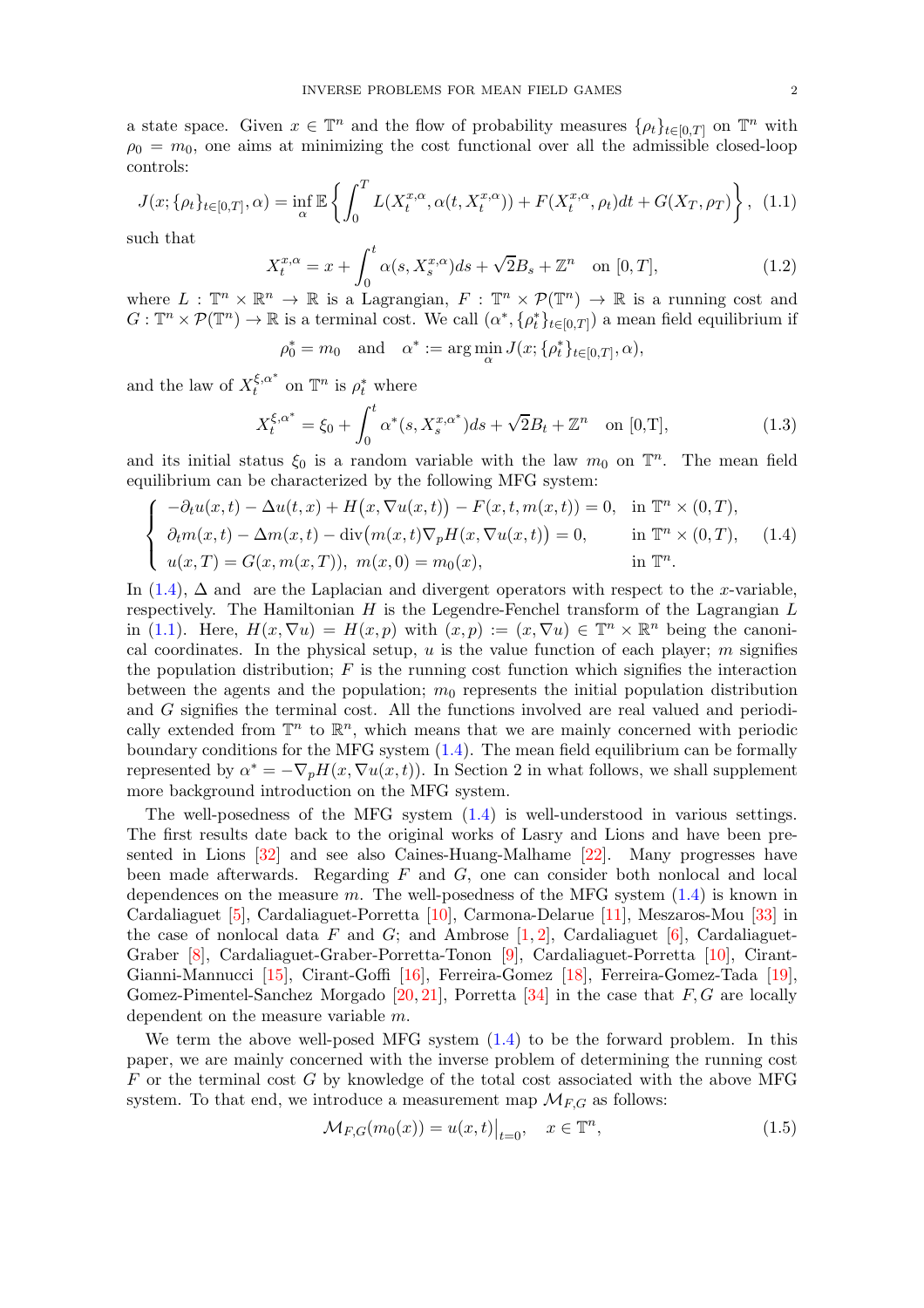where  $m_0(x)$  and  $u(x, t)$  are given in the MFG system [\(1.4\)](#page-1-0). That is, for a given pair of F and G,  $\mathcal{M}_{F,G}$  sends a prescribed initial population distribution  $m_0$  to  $u(x, 0)$ , which signifies the total cost of the MFG [\(1.4\)](#page-1-0). In Section 3, we shall show that  $\mathcal{M}_{FG}$  is well-defined in proper function spaces. The inverse problem mentioned above can be formulated as:

<span id="page-2-0"></span>
$$
\mathcal{M}_{F,G} \longrightarrow F \text{ or/and } G. \tag{1.6}
$$

In the mean field game theory, the running cost  $F$  and the terminal cost  $G$  are critical for the agents to decide the strategies. However, in practice they are often partially known or totally unknown for the agents, while the total cost  $u(\cdot, 0)$  can be measured at the end of the game. This is a major motivation for us to propose and study the inverse problem [\(1.6\)](#page-2-0). In this paper, we are mainly concerned with the unique identifiability issue, which is of primary importance for a generic inverse problem. In its general formulation, the unique identifiability asks whether one can establish the following one-to-one correspondence:

<span id="page-2-1"></span>
$$
\mathcal{M}_{F_1, G_1} = \mathcal{M}_{F_2, G_2} \quad \text{if and only if} \quad (F_1, G_1) = (F_2, G_2), \tag{1.7}
$$

where  $(F_i, G_j)$ ,  $j = 1, 2$ , are two configurations.

Unlike the forward problem of MFGs, the theory of the inverse problem has not yet been well-established. To the best of our knowledge, only some numerical studies have been conducted to the inverse problem of MFGs. It starts from the recent work Ding-Li-Osher-Yin [\[17\]](#page-25-13). The authors reconstructed the running cost from the observation of the distribution of the population and the agents' strategy. The running cost consists of a kinetic energy (with an unknown underlining metric) and a convolution-type running cost. The main goal there is to numerically recover the underlining metric and the convolution kernel. Another numerical work Chow-Fung-Liu-Nurbekyan-Osher [\[13\]](#page-25-14) considered a different inverse problem of MFGs. The work focused on the recovery of the running cost from a finite number of the boundary measurements of the population profile and boundary movement. All the above MFG models consider the data which are nonlocally dependent on the measure variable m.

In our study of the inverse problem  $(1.6)$ , we are mainly concerned with the data locally depending on the measure variable, i.e.  $F(x, t, m(\cdot, t)) := F(x, t, m(x, t))$  and  $G(x, m(\cdot, T)) := G(x, m(x, T))$ . The model is motivated from the traffic flow and the crowd motion problems. For the problems, the cost depends only on the distribution of the population locally. We assume all the agents are rational and the observer only knows the total cost of agents at the end. The main goal is to recover the running or/and terminal costs. Let us briefly introduce the main results we prove in the paper. When the Lagrangian is a kinetic energy, we first show that the running cost  $F$  is uniquely determined by the measurement map  $\mathcal{M}_{F,G}$  by assuming the terminal cost G is a-priori known. We then show that the terminal cost G is uniquely identifiable by the measurement map  $\mathcal{M}_{F,G}$  by assuming the running cost  $F$  is a-priori known. We emphasize that, for both inverse problems, we assume that the running and the terminal costs satisfy  $F(x, t, 0) = G(x, 0) = 0$  and we justify that the assumption is necessary for both unique identifiability problems. Moreover, the running cost is allowed to be time-dependent for both inverse problems. If the running cost is limited to the time-independent class, we further show that we can recover both the running and the terminal costs with the given measurement map  $\mathcal{M}_{FG}$ . Finally, we extend a large extent of the above unique identifiability results to general Lagrangians. To establish those theoretical unique identifiability results, we develop novel mathematical strategies that make full use of the intrinsic structure of the MFG system. Our study opens up a new field of research on inverse problems for mean field games with many potential developments.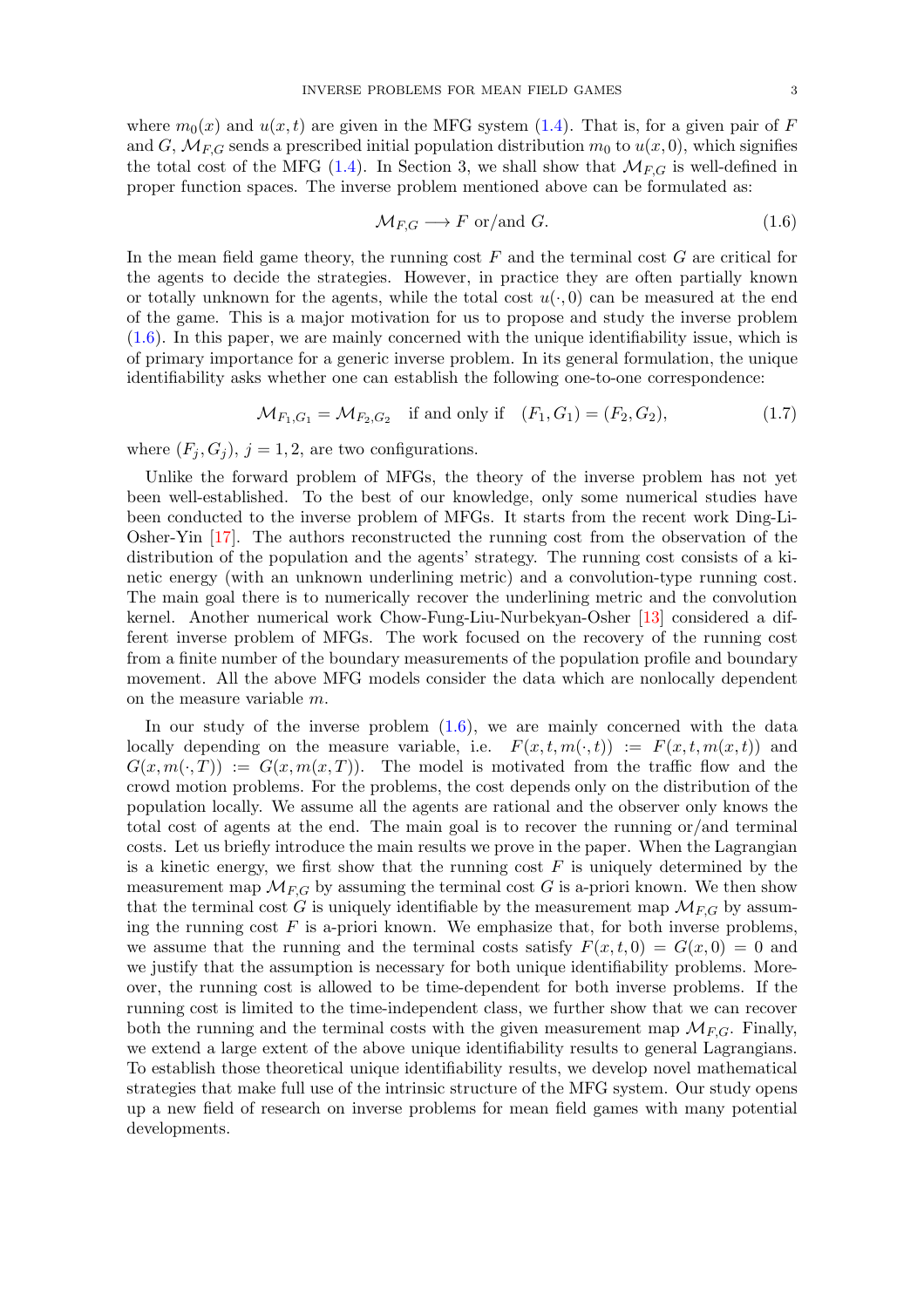The rest of the paper is organized as follows. We introduce the admissibility assumptions on  $F$  and  $G$  and state the main results of this paper in Section 2. In Section 3, we establish certain well-posedness results of the forward MFG system, which shall be needed for the inverse problems. We discuss the admissibility assumptions in Section 4. By counter examples, we show that those assumptions are unobjectionable for the inverse problems. Finally, we show various unique identifiability results in Section 5 and some generalizations in Section 6.

### 2. Preliminaries and Statement of Main Results

<span id="page-3-1"></span><span id="page-3-0"></span>2.1. Notations and Basic Setting. As introduced earlier, we let  $n \in \mathbb{N}$  and  $\mathbb{T}^n := \mathbb{R}^n \setminus \mathbb{Z}^n$ be the *n*-dimensional torus. Set  $x = (x_1, x_2, \ldots, x_n) \in \mathbb{R}^n$ . If  $f(x) : x \in \mathbb{T}^n \to \mathbb{R}$  is smooth and  $l = (l_1, l_2, ..., l_n) \in \mathbb{N}_0^n$  is a multi-index with  $\mathbb{N}_0 := \mathbb{N} \cup \{0\}$ , then  $D^l f$  stands for the derivative  $\frac{\partial^{l_1}}{\partial l_1}$  $\frac{\partial^{l_1}}{\partial x_1^{l_1}} \dots \frac{\partial^{l_n}}{\partial x_n^{l_n}}$  $\frac{\partial^{l_n}}{\partial x_n^{l_n}}f$ . Given  $\nu \in \mathbb{S}^{n-1} := \{x \in \mathbb{R}^n; |x| = 1\}$ , we also denote by  $\partial_{\nu}f$ the directional derivative of f in the direction  $\nu$ . For  $k \in \mathbb{N}_0$  and  $\alpha \in [0,1)$ , we say  $f \in C^{k+\alpha}(k \in \mathbb{N}_0)$  if  $D^l f$  exists and  $\alpha$ - Hölder continuous for any  $l \in \mathbb{N}_0^n$  with  $|l| \leq k$ .

For functions  $f: \mathbb{T}^n \times (0,T) \to \mathbb{R}$ , we say f belongs to  $C^{k+\alpha, \frac{k+\alpha}{2}}$  if  $D^l D_t^j$  $t \, f$  exists for any  $l \in \mathbb{N}_0^n$  and  $j \in \mathbb{N}_0$  with  $|l| + 2j \leq k$  and

$$
\sup_{(x_1,t_1),(x_2,t_2)\in\mathbb{T}^n\times(0,T)}\frac{|D^l D_t^j f(x_1,t_1)-D^l D_t^j f(x_2,t_2)|}{|x_1-x_2|^\alpha+|t_1-t_2|^{\frac{\alpha}{2}}}<\infty,
$$

for any  $l \in \mathbb{N}_0^n$  and  $j \in \mathbb{N}_0$  with  $|l| + 2j = k$ .

Throughout the paper, for a function f define on  $\mathbb{T}^n$  or  $\mathbb{T}^n \times (0,T)$ , it means that it is a periodic-1 function with respect to the space variable  $x_j$ ,  $1 \leq j \leq N$ . That is, it is a periodic- $(1, 1, \ldots, 1)$  function with respect to  $x \in \mathbb{R}^n$ .

<span id="page-3-2"></span>2.2. Mean Field Game. Let  $\mathcal{P}(\mathbb{T}^n)$  and  $\mathcal{P}(\mathbb{R}^n)$  denote the set of probability measures on  $\mathbb{T}^n$  and  $\mathbb{R}^n$  respectively. Let  $(\Omega, \mathscr{F}, \mathbb{F}, \mathbb{P})$  be a filtered probability space; B be an F-adapted Brownian motion on  $\mathbb{R}^n$ ; and we assume  $\mathscr{F}_0$  is rich enough to support  $\mathcal{P}(\mathbb{T}^n)$ . For any F-measurable random variable  $\xi$ , we denote the law of  $\xi$  on  $\mathbb{R}^n$  by  $\mathcal{L}_{\xi} \in \mathcal{P}(\mathbb{R}^n)$  and the law of  $\xi$  on  $\mathbb{T}^n$  by  $\mathcal{L}_{\xi+\mathbb{Z}^n} \in \mathcal{P}(\mathbb{T}^n)$ . Moreover, for any sub- $\sigma$ -algebra  $\mathcal{G} \subset \hat{\mathscr{F}}$  and any  $m \in \mathcal{P}(\mathbb{T}^n)$ ,  $\mathbb{M}(\mathcal{G};m)$  denotes the set of  $\mathcal{G}$ -measurable random variables  $\xi$  on  $\mathbb{R}^n$  such that  $\mathcal{L}_{\xi+\mathbb{Z}^n}=m$ .

Our mean field game depends on the following data:

 $L: \mathbb{T}^n \times \mathbb{R}^n \to \mathbb{R}, \quad F: \mathbb{T}^n \times \mathcal{P}(\mathbb{T}^n) \to \mathbb{R} \quad \text{and} \quad G: \mathbb{T}^n \times \mathcal{P}(\mathbb{T}^n) \to \mathbb{R}.$ 

Let  $T > 0$ . For any  $t_0 \in [0, T]$ , we let  $\mathcal{A}_{t_0}$  denote the set of admissible controls  $\alpha$ :  $[t_0, T] \times \mathbb{T}^n \to \mathbb{R}^d$  which are Borel measurable, and uniformly Lipschitz continuous in x. We also denote  $B_t^{t_0} := B_t - B_{t_0}, B_t^{0,t_0}$  $t^{0,t_0}_{t} := B_t^0 - B_{t_0}^0, t \in [t_0, T].$ 

Given  $x \in \mathbb{T}^n$ ,  $\alpha \in \mathscr{A}_{t_0}$  and the flow of probability measures  $\{\rho_t\}_{t\in[0,T]} \subset \mathcal{P}(\mathbb{T}^n)$  with  $\rho_0 = m_0$ , the state of an agent satisfies the following controlled SDE (stochastic differential equation) on  $[t_0, T]$ :

$$
X_t^{t_0, x, \alpha} = x + \int_{t_0}^t \alpha(s, X_s^{t_0, x, \alpha}) ds + \sqrt{2} B_t^{t_0} + \mathbb{Z}^n.
$$
 (2.1)

Consider the conditionally expected cost for the mean field game:

$$
J(t_0, x; \{\rho_t\}_{t \in [0,T]}, \alpha) := \inf_{\alpha \in \mathscr{A}_{t_0}} \mathbb{E} \Big[ \int_{t_0}^T L(X_t^{t_0, x, \alpha}, \alpha(t, X_t^{t_0, x, \alpha})) + F(X_t^{t_0, x, \alpha}, \rho_t) dt + G(X_T^{t_0, x, \alpha}, \rho_T) \Big].
$$
 (2.2)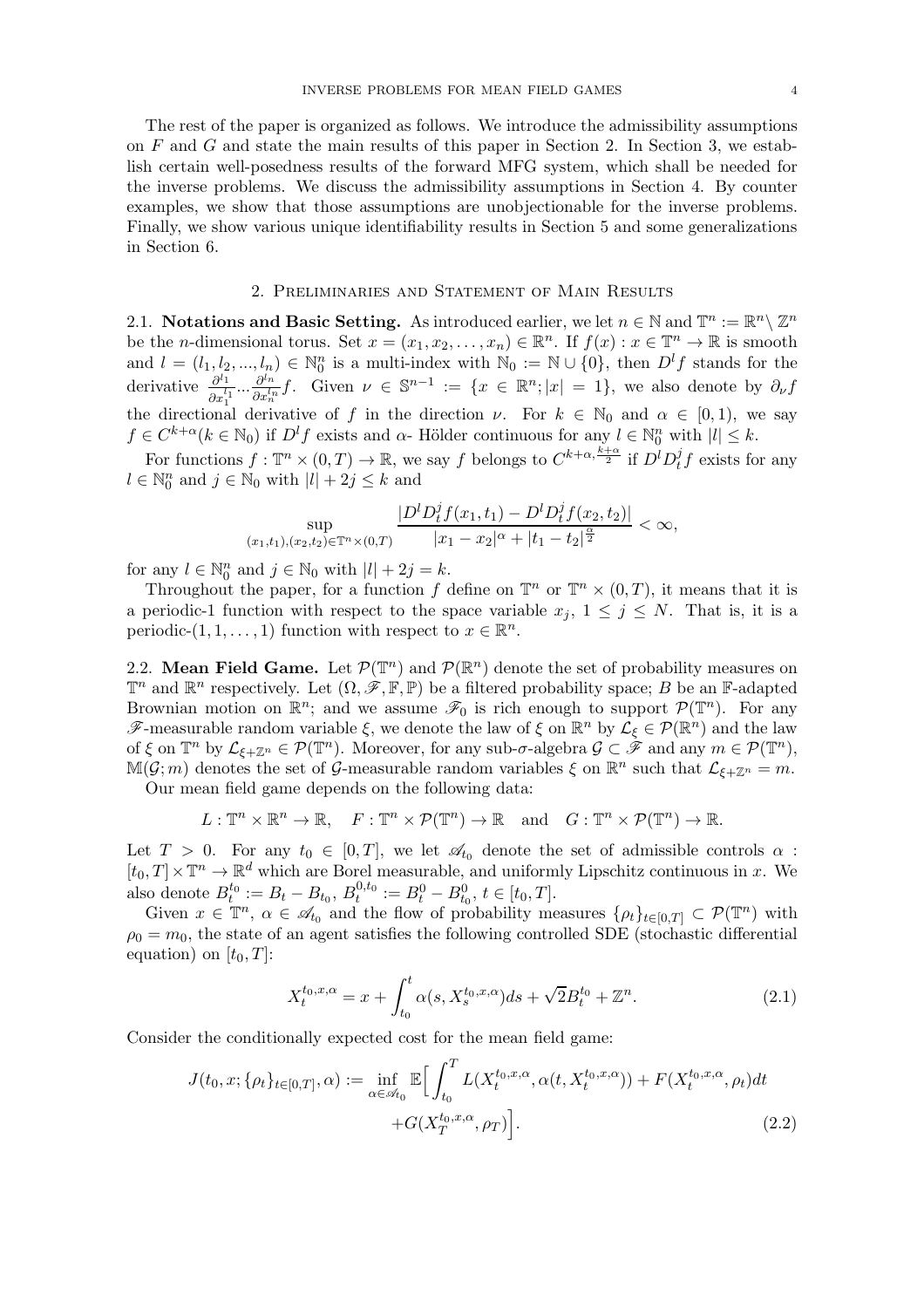**Definition 2.1.** We say that  $(\alpha^*, {\rho_t^*}_{t\in[0,T]})$  is a mean field equilibrium (MFE) if it satisfies the following properties:

(i) 
$$
\rho_0^* = m_0
$$
;  
\n(ii) for any  $\xi_0 \in \mathbb{M}(\mathcal{F}_0, m_0)$ , we have  $\mathcal{L}_{X_t^{0,\xi_0,\alpha^*}} = \rho_t^*$  where

$$
X_t^{0,\xi_0,\alpha^*} = \xi_0 + \int_0^t \alpha^*(s, X_s^{0,\xi_0,\alpha^*}) ds + \sqrt{2}B_t + \mathbb{Z}^n;
$$

(iii) for any  $(t_0, x) \in [0, T] \times \mathbb{T}^n$ , we have

$$
J(t_0, x; \{\rho_t^*\}_{t \in [0,T]}, \alpha^*) = \inf_{\alpha \in \mathscr{A}_{t_0}} J(t_0, x; \{\rho_t^*\}_{t \in [0,T]}, \alpha), \text{ for } \rho_{t_0}^* \text{-a.e. } x \in \mathbb{T}^n.
$$

When there is a unique MFE  $(\alpha^*, {\rho_t^*}_{t\in[0,T]})$ , then the mean field game leads to the following value function of the agent:

$$
u(t_0, x) := J(t_0, x; \{\rho_t^*\}_{t \in [0,T]}, \alpha^*).
$$

Let  $m(\cdot, t_0) = \rho_{t_0}^*$ . Then  $(u, m)$  solves the following mean field game system (cf. [\[10,](#page-24-6)[32\]](#page-25-4)):

<span id="page-4-1"></span>
$$
\begin{cases}\n-\partial_t u(x,t) - \Delta u(x,t) + \frac{1}{2} |\nabla u(x,t)|^2 = F(x,t,m(x,t)), & \text{in } \mathbb{T}^n \times (0,T), \\
\partial_t m(x,t) - \Delta m(x,t) - \text{div}(m(x,t)\nabla u(x,t)) = 0, & \text{in } \mathbb{T}^n \times (0,T), \\
u(x,T) = G(x,m(T,x)), & m(x,0) = m_0(x) & \text{in } \mathbb{T}^n,\n\end{cases}
$$
\n(2.3)

<span id="page-4-0"></span>where as mentioned earlier, periodic boundary conditions are imposed on  $\partial \mathbb{T}^n$  for u and m.

# 2.3. Inverse Problems. Define the set

 $\mathcal{E}_{F,G} := \{m_0 \in C^{2+\alpha}(\mathbb{T}^n) : \text{the system (2.3)}\}$  $\mathcal{E}_{F,G} := \{m_0 \in C^{2+\alpha}(\mathbb{T}^n) : \text{the system (2.3)}\}$  $\mathcal{E}_{F,G} := \{m_0 \in C^{2+\alpha}(\mathbb{T}^n) : \text{the system (2.3)}\}$ 

has a unique solution in the sense described in Section 3 in what follows  $\}$ .

We introduce the following measurement map  $\mathcal{M}_{F,G}$ :

$$
\mathcal{M}_{F,G}: \mathcal{E}_{F,G} \to L^2(\mathbb{T}^n),
$$
  
\n
$$
m_0 \mapsto u(x,t)\Big|_{t=0},
$$
\n(2.4)

where  $u(x, t)$  is the solution of [\(2.3\)](#page-4-1) with intinal data  $m(x, 0) = m_0(x)$ .

In the first setup of our study, we consider the case that  $F$  and  $G$  belong to an analytic class. Henceforth, we set

<span id="page-4-5"></span>
$$
Q = \overline{\mathbb{T}^n \times (0, T)}.
$$
\n
$$
(2.5)
$$

<span id="page-4-2"></span>**Definition 2.2.** We say  $U(x,t,z): \mathbb{T}^n \times \mathbb{R} \times \mathbb{C} \to \mathbb{C}$  is admissible, denoted by  $U \in \mathcal{A}$ , if it satisfies the following conditions:

- (i) The map  $z \mapsto U(\cdot, \cdot, z)$  is holomorphic with value in  $C^{2+\alpha, 1+\frac{\alpha}{2}}(Q)$  for some  $\alpha \in$  $(0, 1);$
- (ii)  $U(x,t,0) = 0$  for all  $(x,t) \in \mathbb{T}^n \times (0,T)$ .

Clearly, if  $(1)$  and  $(2)$  are fulfilled, then U can be expanded into a power series as follows:

<span id="page-4-4"></span>
$$
U(x,t,z) = \sum_{k=1}^{\infty} U^{(k)}(x,t) \frac{z^k}{k!},
$$
\n(2.6)

where  $U^{(k)}(x,t) = \frac{\partial^k U}{\partial z^k}(x,t,0) \in C^{2+\alpha,1+\frac{\alpha}{2}}(Q)$ .

<span id="page-4-3"></span>**Definition 2.3.** We say  $U(x, z) : \mathbb{T}^n \times \mathbb{C} \to \mathbb{C}$  is admissible, denoted by  $U \in \mathcal{B}$ , if it satisfies the following conditions:

- (i) The map  $z \mapsto U(\cdot, z)$  is holomorphic with value in  $C^{2+\alpha}(\mathbb{T}^n)$  for some  $\alpha \in (0,1)$ ;
- (ii)  $U(x, 0) = 0$  for all  $x \in \mathbb{T}^n$ .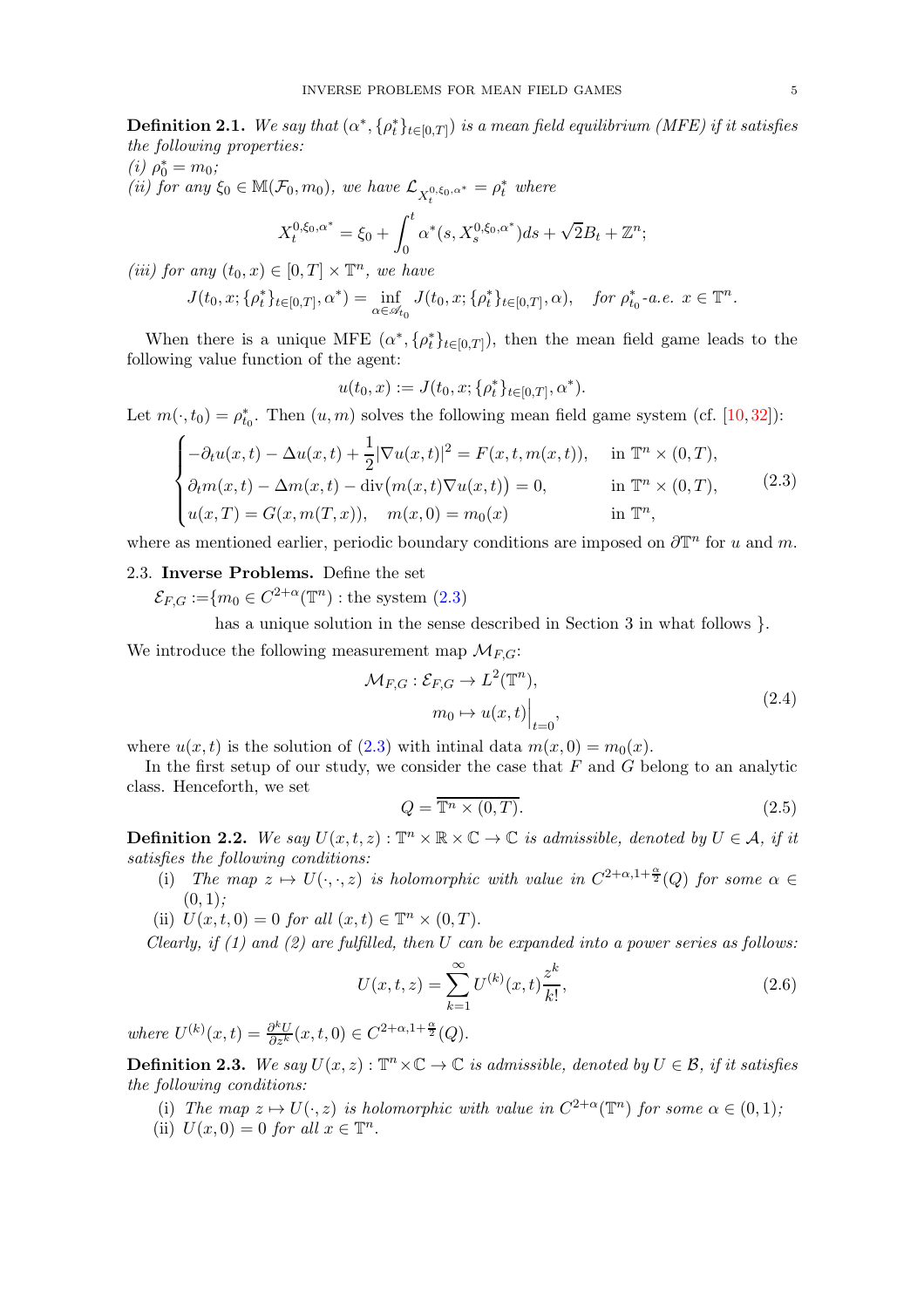Clearly, if  $(1)$  and  $(2)$  are fulfilled, then U can be expanded into a power series as follows:

<span id="page-5-2"></span>
$$
U(x,z) = \sum_{k=1}^{\infty} U^{(k)}(x) \frac{z^k}{k!},
$$
\n(2.7)

where  $U^{(k)}(x) = \frac{\partial^k U}{\partial z^k}(x,0) \in C^{2+\alpha}(\mathbb{T}^n)$ .

<span id="page-5-4"></span>Remark 2.4. The admissibility conditions in Definitions [2.2](#page-4-2) and [2.3](#page-4-3) shall be imposed as a-priori conditions on the unknowns  $F$  and  $G$  in what follows for our inverse problem study. It is remarked that as noted earlier that both F and G are functions of real variables. However, for technical reasons, we extend the functions to the complex plane with respect to the z-variable, namely  $U(\cdot, z)$  and  $U(\cdot, \cdot, z)$ , and assume that they are holomorphic as functions of the complex variable z. This also means that we shall assume F and G are restrictions of those holomorphic functions to the real line. This technical assumption shall be used to show the well-posedness of the MFG system in section [3](#page-6-0). Throughout the paper, we also assume that in the series expansions [\(2.6\)](#page-4-4) and [\(2.7\)](#page-5-2), the coefficient functions  $U^{(k)}$ are real-valued.

**Remark 2.5.** We would like to emphasise that the zero conditions, namely the admissibility conditions (ii) in Definitions [2.2](#page-4-2) and [2.3,](#page-4-3) are unobjectionable to our inverse problem study. In fact, in Section 4 in what follows, we shall construct several MFG examples where the zero admissibility conditions are violated and the associated inverse problems have no unique identifiability results.

We are in a position to state the first unique recovery result for the inverse problem  $(1.6)$ , which shows that one can recover either the running cost  $F$  or the terminal cost  $G$  from the measurement map  $\mathcal M$ . Here and also in what follows, we sometimes drop the dependence on  $F, G$  of M, and in particular in the case that one quantity is a-priori known, say e.g.  $\mathcal{M}_F$  or  $\mathcal{M}_G$ , which should be clear from the context.

<span id="page-5-0"></span>**Theorem 2.1.** Assume  $F_j \in \mathcal{A}$  ( $j = 1, 2$ ),  $G \in \mathcal{B}$ . Let  $\mathcal{M}_{F_j}$  be the measurement map associated to the following system:

<span id="page-5-3"></span>
$$
\begin{cases}\n-\partial_t u(x,t) - \Delta u(x,t) + \frac{1}{2} |\nabla u(x,t)|^2 = F_j(x,t,m(x,t)), & \text{in } \mathbb{T}^n \times (0,T), \\
\partial_t m(x,t) - \Delta m(x,t) - \text{div}(m(x,t)\nabla u(x,t)), & \text{in } \mathbb{T}^n \times (0,T), \\
u(x,T) = G(x,m(x,T)), & \text{in } \mathbb{T}^n, \\
m(x,0) = m_0(x), & \text{in } \mathbb{T}^n.\n\end{cases}
$$
\n(2.8)

If for any  $m_0 \in C^{2+\alpha}(\mathbb{T}^n)$ , one has

$$
\mathcal{M}_{F_1}(m_0) = \mathcal{M}_{F_2}(m_0),
$$

then it holds that

$$
F_1(x,t,z) = F_2(x,t,z) \quad in \mathbb{T}^n \times \mathbb{R}.
$$

<span id="page-5-1"></span>**Theorem 2.2.** Assume  $F \in \mathcal{A}$ ,  $G_j \in \mathcal{B}$  (j = 1,2). Let  $\mathcal{M}_{G_j}$  be the measurement map associated to the following system:

$$
\begin{cases}\n-\partial_t u(x,t) - \Delta u(x,t) + \frac{1}{2} |\nabla u(x,t)|^2 = F(x,t,m(x,t)), & \text{in } \mathbb{T}^n \times (0,T), \\
\partial_t m(x,t) - \Delta m(x,t) - \text{div}(m(x,t)\nabla u(x,t)) = 0, & \text{in } \mathbb{T}^n \times (0,T), \\
u(x,T) = G_j(x,m(x,T)), & \text{in } \mathbb{T}^n, \\
m(x,0) = m_0(x), & \text{in } \mathbb{T}^n.\n\end{cases}
$$
\n(2.9)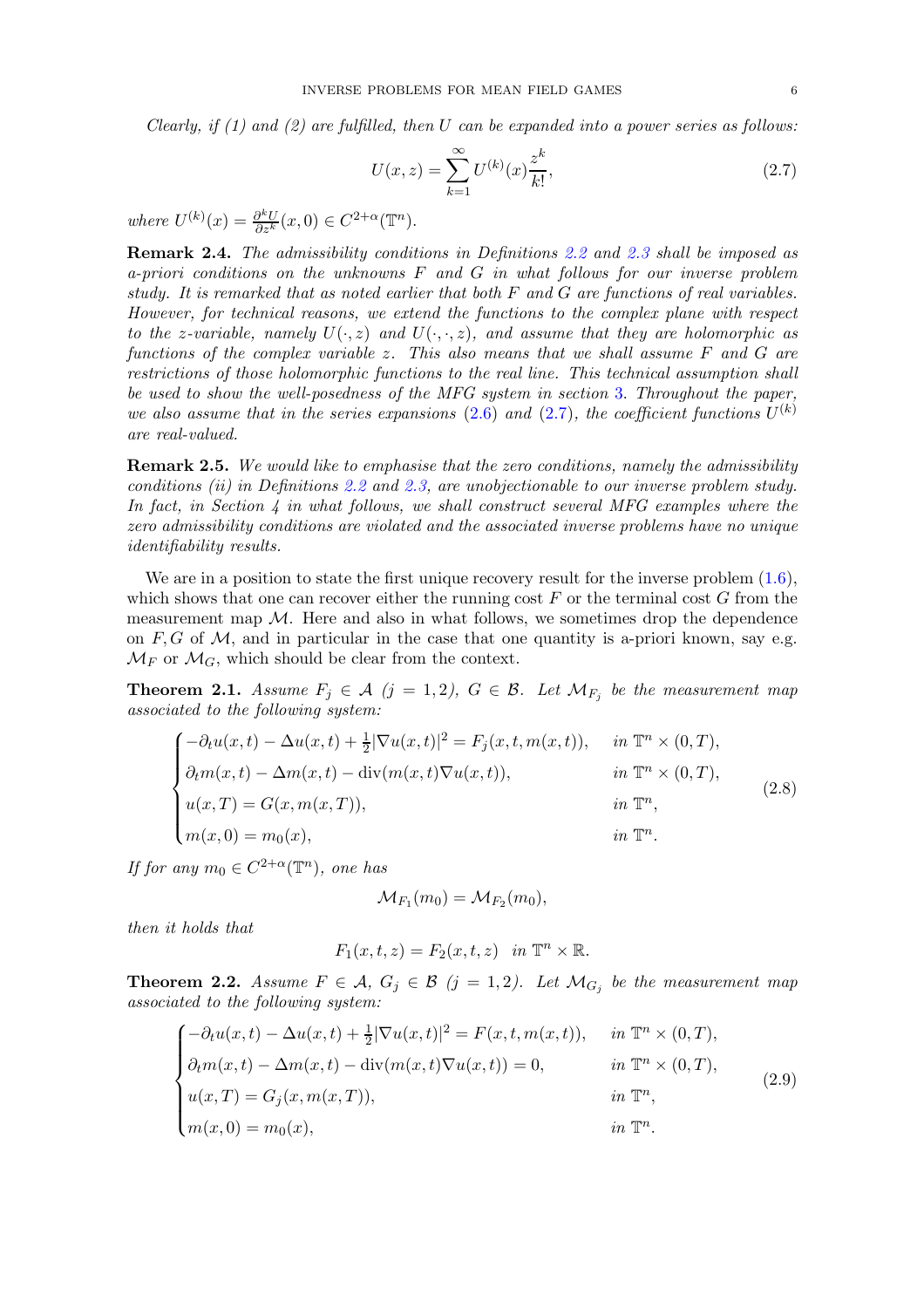If for any  $m_0 \in C^{2+\alpha}(\mathbb{T}^n)$ , one has

$$
\mathcal{M}_{G_1}(m_0) = \mathcal{M}_{G_2}(m_0),
$$

then it holds that

$$
G_1(x, z) = G_2(x, z) \quad in \mathbb{T}^n \times \mathbb{R}.
$$

Notice that in Theorems [2.1](#page-5-0) and [2.2](#page-5-1) we allow F to depend on time. If we assume  $n \geq 3$ and F depends only on x and  $m(x, t)$ , we can determine F and G simultaneously.

<span id="page-6-1"></span>**Theorem 2.3.** Assume  $F_j, G_j \in \mathcal{B}$   $(j = 1, 2)$ . Let  $\mathcal{M}_{F_j, G_j}$  be the measurement map associated to the following system:

<span id="page-6-2"></span>
$$
\begin{cases}\n-\partial_t u(x,t) - \Delta u(x,t) + \frac{1}{2} |\nabla u(x,t)|^2 = F_j(x, m(x,t)), & \text{in } \mathbb{T}^n \times (0,T), \\
\partial_t m(x,t) - \Delta m(x,t) - \text{div}(m(x,t)\nabla u(x,t)) = 0, & \text{in } \mathbb{T}^n \times (0,T), \\
u(x,T) = G_j(x, m(x,T)), & \text{in } \mathbb{T}^n, \\
m(x,0) = m_0(x), & \text{in } \mathbb{T}^n.\n\end{cases}
$$
\n(2.10)

If for any  $m_0 \in C^{2+\alpha}(\mathbb{T}^n)$ , one has

$$
\mathcal{M}_{F_1,G_1}(m_0) = \mathcal{M}_{F_2,G_2}(m_0),
$$

then it holds that

$$
(G_1(x, z), F_1(x, z)) = (G_2(x, z), F_2(x, z)) \text{ in } \mathbb{T}^n \times \mathbb{R}.
$$

In Theorems [2.1,](#page-5-0) [2.2](#page-5-1) and [2.3,](#page-6-1) the Lagrangian is of a quadratic form, namely  $H(x, \nabla u)$  in [\(1.4\)](#page-1-0) is of the form  $\frac{1}{2}|\nabla u|^2$  (see [\(2.8\)](#page-5-3)–[\(2.10\)](#page-6-2)). In fact, we can extend a large extent of the results in those theorems to the case with a general Lagrangian. We choose to postpone the statement of those results in Section 6 along with their proofs.

## 3. Well-posedness of the forward problems

<span id="page-6-0"></span>In this section, we show the well-posedness of the MFG systems in our study. The key point is the infinite differentiability of the equation with respect to a given (small) input  $m<sub>0</sub>(x)$ . As a preliminary, we recall the well-posedness result for linear parabolic equations [\[30\]](#page-25-15) [\[7,](#page-24-12) Lemma 3.3] .

# <span id="page-6-5"></span>Lemma 3.1. Consider the parabolic equation

<span id="page-6-3"></span>
$$
\begin{cases}\n-\partial_t v(x,t) - \Delta v(x,t) + \operatorname{div}(a(x,t) \cdot \nabla v(x,t)) = f(x,t), & \text{in } \mathbb{T}^n \times (0,T), \\
v(x,0) = v_0(x), & \text{in } \mathbb{T}^n,\n\end{cases}
$$
\n(3.1)

where the periodic boundary condition is imposed on v. Suppose  $a, f \in C^{\alpha, \frac{\alpha}{2}}(Q)$  and  $v_0 \in$  $C^{2+\alpha}(\mathbb{T}^n)$ , then [\(3.1\)](#page-6-3) has a unique classical solution  $v \in C^{2+\alpha,1+\frac{\alpha}{2}}(Q)$ .

The following result is somewhat standard (especially Theorem [3.1-](#page-6-4)(a)), while our technical conditions could be different from those in the literature. For completeness we provide a proof here. The idea is to differentiate the equation infinitely many times with respect to the (small) input  $m_0(x)$ . We recall that Q is defined in [\(2.5\)](#page-4-5) and periodic boundary conditions are imposed to the MFG systems.

<span id="page-6-4"></span>**Theorem 3.1.** Suppose that  $F \in \mathcal{A}$  and  $G \in \mathcal{B}$ . The following results holds:

(a) There exist constants  $\delta > 0$  and  $C > 0$  such that for any

$$
m_0 \in B_{\delta}(C^{2+\alpha}(\mathbb{T}^n)) := \{ m_0 \in C^{2+\alpha}(\mathbb{T}^n) : ||m_0||_{C^{2+\alpha}(\mathbb{T}^n)} \le \delta \},
$$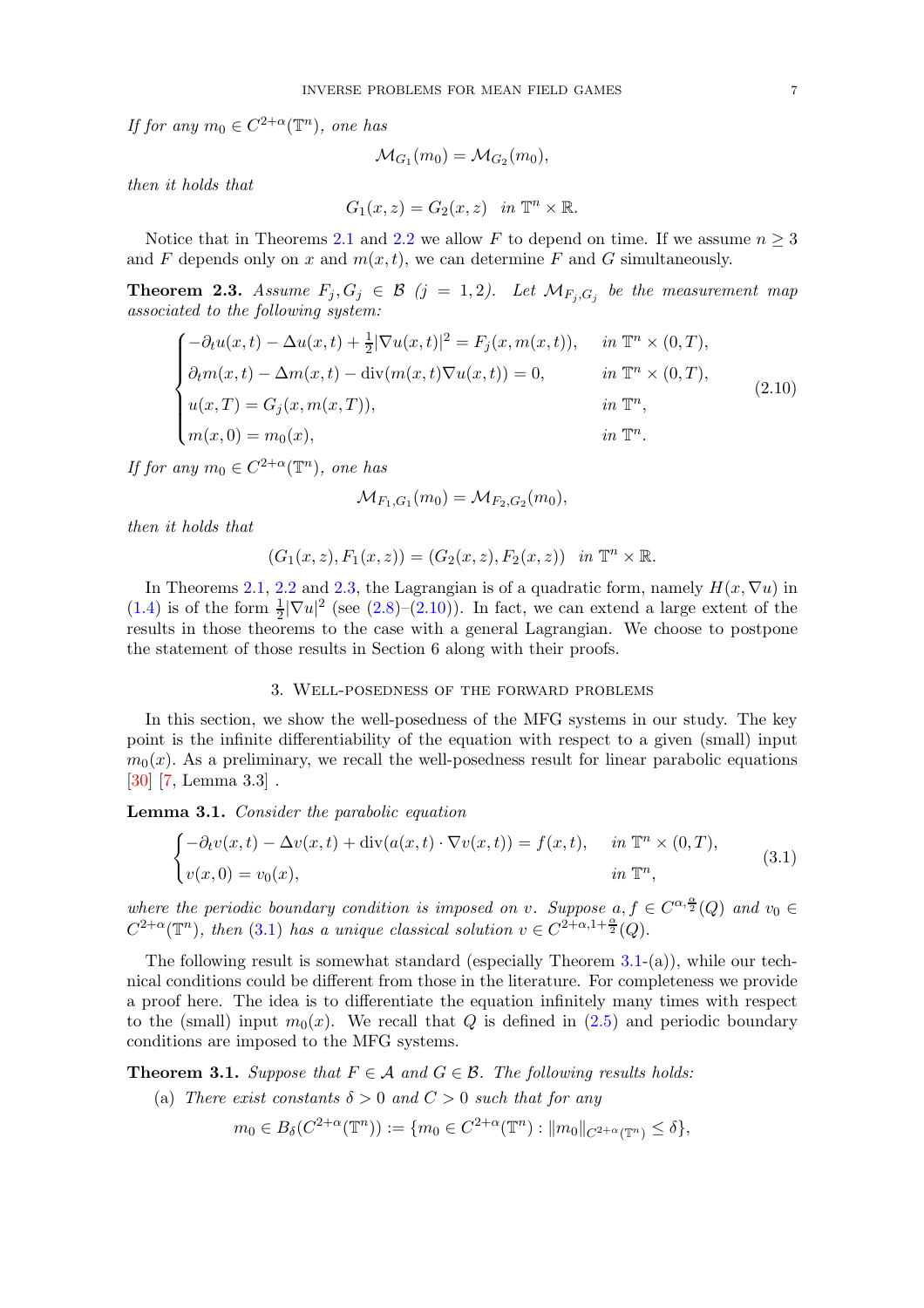the MFG system [\(2.3\)](#page-4-1) has a solution  $u \in C^{2+\alpha,1+\frac{\alpha}{2}}(Q)$  which satisfies

$$
||(u,m)||_{C^{2+\alpha,1+\frac{\alpha}{2}}(Q)} := ||u||_{C^{2+\alpha,1+\frac{\alpha}{2}}(Q)} + ||m||_{C^{2+\alpha,1+\frac{\alpha}{2}}(Q)} \leq C ||m_0||_{C^{2+\alpha}(\mathbb{T}^n)}.
$$
 (3.2)

Furthermore, the solution  $(u, m)$  is unique within the class

$$
\{(u,m)\in C^{2+\alpha,1+\frac{\alpha}{2}}(Q)\times C^{2+\alpha,1+\frac{\alpha}{2}}(Q):||(u,m)||_{C^{2+\alpha,1+\frac{\alpha}{2}}(Q)}\leq C\delta\}.
$$
 (3.3)

(b) Define a function

$$
S: B_{\delta}(C^{2+\alpha}(\mathbb{T}^n)) \to C^{2+\alpha, 1+\frac{\alpha}{2}}(Q) \times C^{2+\alpha, 1+\frac{\alpha}{2}}(Q) \text{ by } S(m_0) := (u, v).
$$

where  $(u, v)$  is the unique solution to the MFG system  $(2.3)$ . Then for any  $m_0 \in$  $B_{\delta}(C^{2+\alpha}(\mathbb{T}^n)), S$  is holomorphic.

Proof. Let

$$
X_1 := C^{2+\alpha}(\mathbb{T}^n),
$$
  
\n
$$
X_2 := C^{2+\alpha, 1+\frac{\alpha}{2}}(Q) \times C^{2+\alpha, 1+\frac{\alpha}{2}}(Q),
$$
  
\n
$$
X_3 := C^{2+\alpha}(\mathbb{T}^n) \times C^{2+\alpha}(\mathbb{T}^n) \times C^{\alpha, \frac{\alpha}{2}}(Q) \times C^{\alpha, \frac{\alpha}{2}}(Q),
$$

and we define a map  $\mathscr{K}: X_1 \times X_2 \to X_3$  by that for any  $(m_0, \tilde{u}, \tilde{m}) \in X_1 \times X_2$ ,

$$
\mathcal{K}(m_0, \tilde{u}, \tilde{m})(x, t)
$$
  
:= $(\tilde{u}(x,T) - G(x, \tilde{m}(x,T)), \tilde{m}(x,0) - m_0(x), -\partial_t \tilde{u}(x,t) - \Delta \tilde{u}(x,t))$   
+ $\frac{|\nabla \tilde{u}(x,t)|^2}{2} - F(x,t, \tilde{m}(x,t)), \partial_t \tilde{m}(x,t) - \Delta \tilde{m}(x,t) - \text{div}(\tilde{m}(x,t) \nabla \tilde{u}(x,t))).$ 

First, we show that  $K$  is well-defined. Since the Hölder space is an algebra under the point-wise multiplication, we have  $|\nabla u|^2$ ,  $\text{div}(m(x,t)\nabla u(x,t)) \in C^{\alpha,\frac{\alpha}{2}}(Q)$ . By the Cauchy integral formula,

<span id="page-7-0"></span>
$$
F^{(k)} \le \frac{k!}{R^k} \sup_{|z|=R} \|F(\cdot, \cdot, z)\|_{C^{\alpha, \frac{\alpha}{2}}(Q)}, \quad R > 0.
$$
 (3.4)

Then there is  $L > 0$  such that for all  $k \in \mathbb{N}$ ,

<span id="page-7-1"></span>
$$
\left\| \frac{F^{(k)}}{k!} m^k \right\|_{C^{\alpha, \frac{\alpha}{2}}(Q)} \le \frac{L^k}{R^k} \|m\|_{C^{\alpha, \frac{\alpha}{2}}(Q)}^k \sup_{|z|=R} \|F(\cdot, \cdot, z)\|_{C^{\alpha, \frac{\alpha}{2}}(Q)}.\tag{3.5}
$$

By choosing  $R \in \mathbb{R}_+$  large enough and by virtue of  $(3.4)$  and  $(3.5)$ , it can be seen that the series [\(2.6\)](#page-4-4) converges in  $C^{\alpha, \frac{\alpha}{2}}(Q)$  and therefore  $F(x, m(x,t)) \in C^{\alpha, \frac{\alpha}{2}}(Q)$ . Similarly, we have  $G(x, m(x,T)) \in C^{2+\alpha}(\mathbb{T}^n)$ . This implies that  $\mathscr K$  is well-defined.

Let us show that  $\mathscr K$  is holomorphic. Since  $\mathscr K$  is clearly locally bounded, it suffices to verify that it is weakly holomorphic. That is we aim to show the map

$$
\lambda\in\mathbb{C}\mapsto\mathscr{K}((m_0,\tilde{u},\tilde{m})+\lambda(\bar{m}_0,\bar{u},\bar{m}))\in X_3,\quad\text{for any }(\bar{m}_0,\bar{u},\bar{m})\in X_1\times X_2
$$

is holomorphic. In fact, this follows from the condition that  $F \in \mathcal{A}$  and  $G \in \mathcal{B}$ . Note that  $\mathscr{K}(0,0,0) = 0$ . Let us compute  $\nabla_{(\tilde{u},\tilde{m})} \mathscr{K}(0,0,0)$ :

$$
\nabla_{(\tilde{u},\tilde{m})} \mathcal{K}(0,0,0)(u,m) = (u|_{t=T} - G^{(1)}m(x,T), m|_{t=0},
$$
  

$$
- \partial_t u(x,t) - \Delta u(x,t) - F^{(1)}m, \partial_t m(x,t) - \Delta m(x,t)).
$$
 (3.6)

By Lemma 3.[1,](#page-6-5) If  $\nabla_{(\tilde{u},\tilde{m})} \mathscr{K}(0,0,0) = 0$ , we have  $\tilde{m} = 0$  and then  $\tilde{u} = 0$ . Therefore, the map is injective.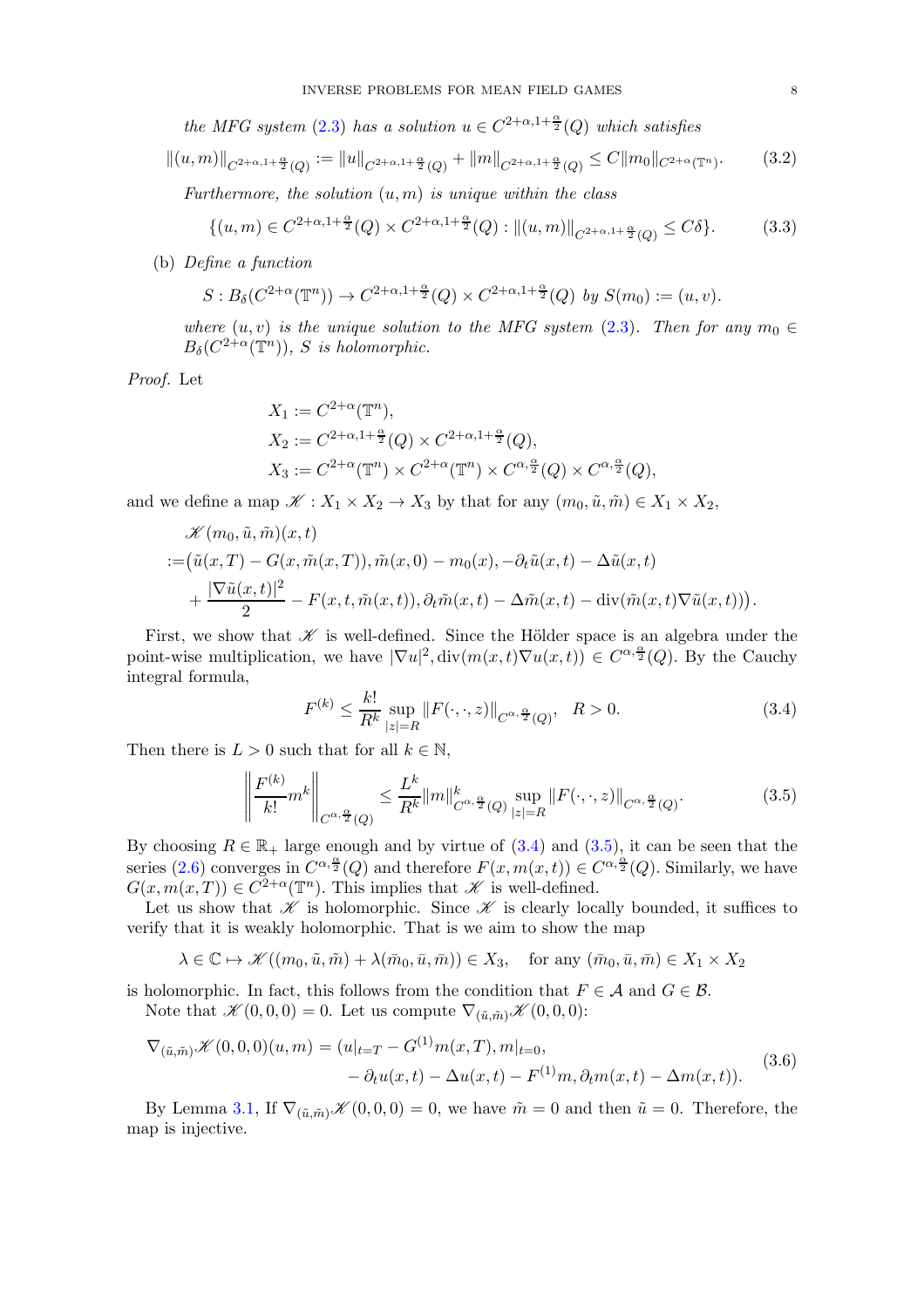On the other hand, letting  $(r(x), s(x,t)) \in C^{2+\alpha}(\mathbb{T}^n) \times C^{\alpha, \frac{\alpha}{2}}(Q)$ , and by Lemma 3.[1,](#page-6-5) there exists  $a(x,t) \in C^{2+\alpha,1+\frac{\alpha}{2}}(Q)$  such that

$$
\begin{cases} \partial_t a(x,t) - \Delta a(x,t) = s(x,t) & \text{in } \mathbb{T}^n, \\ a(x,0) = r(x) & \text{in } \mathbb{T}^n. \end{cases}
$$

Then letting  $(r'(x), s'(x, t)) \in C^{2+\alpha}(\mathbb{T}^n) \times C^{\alpha, \frac{\alpha}{2}}(Q)$ , one can show that there exists  $b(x, t) \in$  $C^{2+\alpha,1+\frac{\alpha}{2}}(Q)$  such that

$$
\begin{cases}\n-\partial_t b(x,t) - \Delta b(x,t) - F^{(1)}a = s'(x,t) & \text{in } \mathbb{T}^n, \\
b(x,T) = G^{(1)}a(x,T) + r'(x) & \text{in } \mathbb{T}^n.\n\end{cases}
$$

Therefore,  $\nabla_{(\tilde{u},\tilde{m})}\mathscr{K}(0,0,0)$  is a linear isomorphism between  $X_2$  and  $X_3$ . Hence, by the implicit function theorem, there exist  $\delta > 0$  and a unique holomorphic function S:  $B_{\delta}(\mathbb{T}^n) \to X_2$  such that  $\mathscr{K}(m_0, S(m_0)) = 0$  for all  $m_0 \in B_{\delta}(\mathbb{T}^n)$ .

By letting  $(u, m) = S(m_0)$ , we obtain the unique solution of the MFG system [\(2.3\)](#page-4-1). Let  $(u_0, v_0) = S(0)$ . Since S is Lipschitz, we know that there exist constants  $C, C' > 0$  such that  $\frac{||f_{\alpha_k} - f_{\alpha_k}||}{||f_{\alpha_k}||}$ 

$$
||(u, m)||_{C^{2+\alpha, 1+\frac{\alpha}{2}}(Q)^2}
$$
  
\n
$$
\leq C'||m_0||_{B_\delta(\mathbb{T}^n)} + ||u_0||_{C^{2+\alpha, 1+\frac{\alpha}{2}}(Q)} + ||v_0||_{C^{2+\alpha, 1+\frac{\alpha}{2}}(Q)}
$$
  
\n
$$
\leq C||m_0||_{B_\delta(\mathbb{T}^n)}.
$$

The proof is complete.  $\Box$ 

Remark 3.2. Regarding the local well-posedness, several remarks are in order.

- (a) The conditions on F and G (Definition [2.2-](#page-4-2)(i) and G satisfies Definition [2.3-](#page-4-3)(i) are not essential and it is for convenience to apply implicit function theorem . Also, the analytic conditions on  $F$  and  $G$  can be replayed by weaker regularity conditions in the proof of the local well-posedness [\[32\]](#page-25-4) , but these conditions will be utilized in our inverse problem study.
- (b) In order to apply the higher order linearization method that shall be developed in Section 5 for the inverse problems, we need the infinite differentiability of the equation with respect to the given input  $m_0(x)$ , it is shown by the fact that the solution map S is holomorphic.
- (c) In the proof of Theorem [3](#page-6-4).1, we show the solution map  $S$  is holomorphic. As a corollary, the measurement map  $\mathcal{M} = (\pi_1 \circ S) \Big|_{t=0 \atop t=0}$  is also holomorphic, where  $\pi_1$  is the projection map with respect to the first variable.

#### <span id="page-8-0"></span>4. Non-uniqueness and discussion on the zero admissibility conditions

In this section, we show that the zero admissibility conditions, namely  $F(x, t, 0) = 0$ and  $G(x, 0) = 0$  in Definitions [2.2](#page-4-2) and [2.3](#page-4-3) are unobjectionably necessary if one intends to uniquely recover F or G by knowledge of the measurement operator  $\mathcal{M}_{FG}$  for the inverse problem [\(1.6\)](#page-2-0). For simplicity, we only consider the case that the space dimension  $n = 1$ without the periodic boundary conditions. That is, we consider the following MFG system:

<span id="page-8-1"></span>
$$
\begin{cases}\n-\partial_t u_j(x,t) - \partial_{xx} u_j(x,t) + \frac{1}{2} |\partial_x u_j(x)|^2 = F_j(x,t,v_j(x,t)), & \text{in } \mathbb{R} \times (0,T), \\
\partial_t v_j(x,t) - \partial_{xx} v_j(x,t) - \partial_x (v_j(x,t) \partial_x u_j(x,t)) = 0, & \text{in } \mathbb{R} \times (0,T), \\
u_j(x,T) = G_j(x,v_j(x,T)), & \text{in } \mathbb{R}, \\
v_j(x,0) = m_0(x), & \text{in } \mathbb{R}.\n\end{cases}
$$
\n(4.1)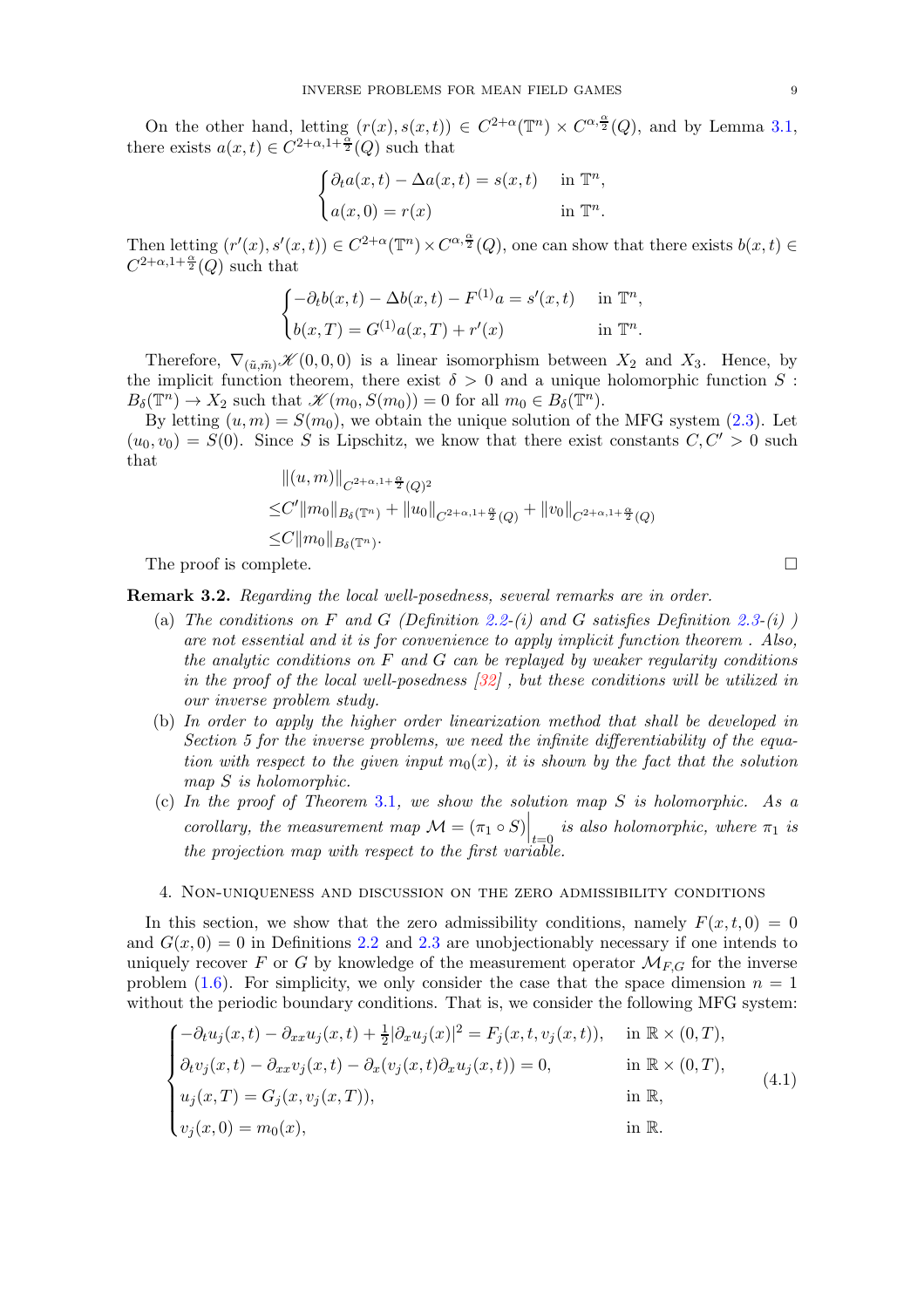Furthermore, we assume  $T$  is small enough such that the solution of the MFG system  $(4.1)$ is unique  $[1-3, 14, 32]$  $[1-3, 14, 32]$  $[1-3, 14, 32]$  $[1-3, 14, 32]$ . In what follows, we construct examples to show that if the zero admissibility conditions are violated then the corresponding inverse problems do not have uniqueness.

**Proposition 4.1.** Consider the system [\(4.1\)](#page-8-1). There exist  $F_1 = F_2 \in C^\infty(\mathbb{R} \times \mathbb{R} \times \mathbb{R})$ and  $G_1 \neq G_2 \in C^{\infty}(\mathbb{R} \times \mathbb{R})$  (but we do not have  $G_1(x, 0) = G_2(x, 0) = 0$ ) such that the corresponding two systems admit the same measurement map, i.e.  $\mathcal{M}_{G_1} = \mathcal{M}_{G_2}$ .

Proof. Set

$$
F_1 = F_2 = -\sin(x) + \frac{1}{4}(e^t - 1)^2 \cos^2(x),
$$

and

$$
G_1 = (e^T - 1)\sin(x), \quad G_2 = (1 - e^T)\sin(x).
$$

It can be directly verified that

$$
u_1(x,t) = (e^t - 1)\sin(x)
$$
 and  $u_2(x,t) = (1 - e^t)\sin(x)$ ,

satisfy the corresponding system. In this case, we have  $\mathcal{M}_{G_1}(m_0) = \mathcal{M}_{G_2}(m_0) = 0$  for any admissible  $m_0$ .

<span id="page-9-0"></span>**Proposition 4.2.** Consider the syetem [\(4.1\)](#page-8-1). There exist  $G_1 = G_2 \in C^\infty(\mathbb{R} \times \mathbb{R})$  and  $F_1 \neq F_2 \in C^{\infty}(\mathbb{R} \times \mathbb{R} \times \mathbb{R})$  (but we do not have  $F_i(x, t, 0) = 0$ ,  $j = 1, 2$ ) such that the corresponding two systems admit the same measurement map, i.e.  $\mathcal{M}_{F_1} = \mathcal{M}_{F_2}$ .

Proof. Set

$$
F_1 = -x(2t - T) + \frac{t^2(t - T)^2}{2}, \quad F_2 = -2x(2t - T) + 2t^2(t - T)^2,
$$

and

$$
G_1=G_2=0.
$$

Here, it is noted that  $F_1$  and  $F_2$  are independent of v. In such a case, it is straightforward to verify that  $u_j(x,t) = jxt(t-T)$  is the solution of the corresponding system [\(4.1\)](#page-8-1). Clearly,<br>one has  $M_E(m_0) = M_E(m_0) = 0$  for any admissible  $m_0$ one has  $\mathcal{M}_{F_1}(m_0) = \mathcal{M}_{F_2}(m_0) = 0$  for any admissible  $m_0$ .

Moreover, we can find  $F_1, F_2 \in C^\infty(\mathbb{R} \times \mathbb{R})$  which are independent of t such that Proposition [4](#page-9-0).2 holds.

Proof. Define

$$
Lu_j := -\partial_t u(x,t) - \partial_{xx} u(x,t) + \frac{|\partial_x u|^2}{2}.
$$

It is sufficient for us to show that there exist  $u_1(x, t)$ ,  $u_2(x, t)$  such that

- (1)  $Lu_1 \neq Lu_2$  and  $\partial_t(Lu_j) = 0$  for  $j = 1, 2;$
- (2)  $u_1(x, 0) = u_2(x, 0)$  and  $u_1(x, T) = u_2(x, T)$ .

In fact, if this is true, we can set  $F_j = Lu_j$  and  $G(x) = u_1(x,T)$ . Then one has  $G_1 = G_2$ .

Without loss of generality, we assume  $T = 1$ . Let  $p(t)$  be a non-zero solution of the following ordinary differential equation (ODE):

$$
(\ln(p'(t)))' = \frac{\sqrt{1+4t}}{2},
$$

and  $q(t)$  be a solution of the ODE:

$$
\begin{cases}\n2q'(t) + \sqrt{1+4t} q''(t) = p(t)p'(t)\sqrt{1+4t}, \\
q(0) = 0.\n\end{cases}
$$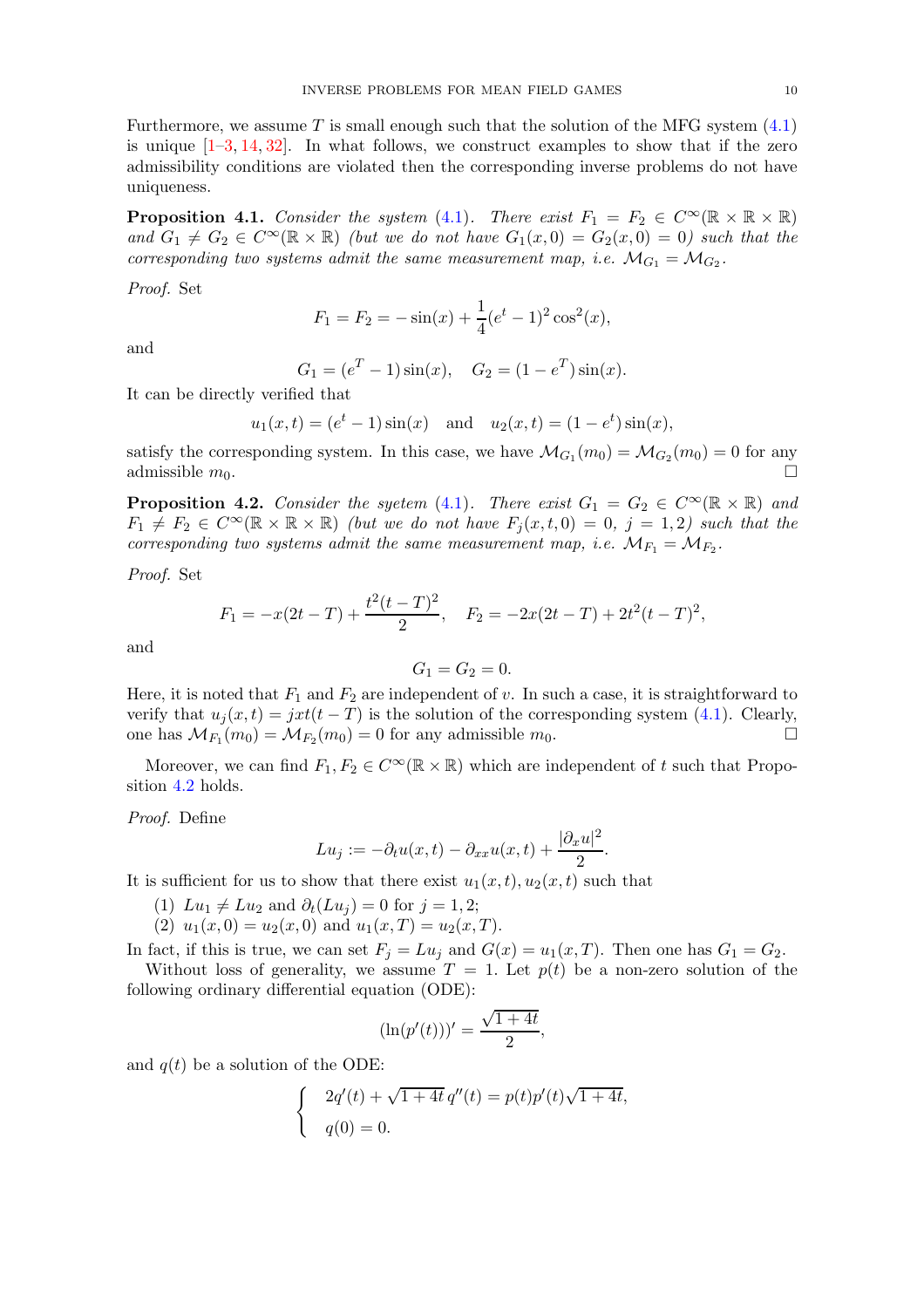With  $p(t)$  and  $q(t)$  given above, we can set

$$
u_1(x,t) = p(t(t-1))x + q(t(t-1))
$$
 and  $u_2(x,t) = q(t(t-1))x + 2q(t(t-1))$ .

It can be directly verified that  $u_1$  and  $u_2$  fulfil the requirements (1) and (2) stated above.  $\Box$ 

Finally, we would like to remark that by following a similar spirit, one may construct similar examples as those in Proposition 4.1 and 4.2 to the MFG system [\(4.1\)](#page-8-1) associated with a periodic boundary condition. However, this shall involve a bit more tedious calculations and is not the focus of the current study. We choose not to explore further. As also stated earlier, it is unobjectionable to see that the zero admissibility conditions are necessary for the inverse problem study.

# 5. Proofs of Theorems [2.1,](#page-5-0) [2.2](#page-5-1) and [2.3](#page-6-1)

<span id="page-10-0"></span>In this section, we present the proofs of the three main theorems, namely Theorems [2.1,](#page-5-0) [2.2](#page-5-1) and [2.3.](#page-6-1) To that end, we first introduce a higher order linearization procedure associated with the MFG system  $(2.3)$  which shall be repeatedly used in the proofs. We also refer to [\[31\]](#page-25-17) where a higher order linearization procedure was considered for a semilinear parabolic equation.

Throughout the current section, if f is a function defined on  $\mathbb{T}^n$ , we still use f to denote the function obtained by extending  $f$  to  $\mathbb{R}^n$  periodically.

<span id="page-10-1"></span>5.1. Higher-order linearization. This method depends on the infinite differentiability of the solution with respect to a given input  $m_0(x)$ , which was derived in Theorem 3.[1.](#page-6-4)

First, we introduce the basic setting of this higher order linearization method. Consider the system  $(2.3)$ . Let

$$
m_0(x;\varepsilon) = \sum_{l=1}^N \varepsilon_l f_l,
$$

where  $f_l \in C^{2+\alpha}(\mathbb{T}^n)$  and  $\varepsilon = (\varepsilon_1, \varepsilon_2, ..., \varepsilon_N) \in \mathbb{R}^N$  with  $|\varepsilon| = \sum_{l=1}^N |\varepsilon_l|$  small enough. Then by Theorem 3.[1,](#page-6-4) there exists a unique solution  $(u(x,t;\varepsilon), m(x,t;\varepsilon))$  of [\(2.3\)](#page-4-1). Let  $(u(x, t; 0), m(x, t; 0))$  be the solution of  $(2.3)$  when  $\varepsilon = 0$ .

Let

$$
u^{(1)} := \partial_{\varepsilon_1} u|_{\varepsilon=0} = \lim_{\varepsilon \to 0} \frac{u(x, t; \varepsilon) - u(x, t; 0)}{\varepsilon_1},
$$
  

$$
m^{(1)} := \partial_{\varepsilon_1} m|_{\varepsilon=0} = \lim_{\varepsilon \to 0} \frac{m(x, t; \varepsilon) - m(x, t; 0)}{\varepsilon_1}.
$$

The idea is that we consider a new system of  $(u^{(1)}, m^{(1)})$ . If  $F \in \mathcal{A}, g \in \mathcal{B}$ , we have

$$
(u(x,t;0),m(x,t;0))=(0,0)\\
$$

and hence

$$
- \partial_t u^{(1)}(x,t) - \Delta u^{(1)}(x,t)
$$
  
= 
$$
\lim_{\varepsilon \to 0} \frac{1}{\varepsilon_1} \left[ \frac{|\nabla u(x,t;\varepsilon)|^2 - |\nabla u(x,t;0)|^2}{2} + F(x,t,m(x,t;\varepsilon)) - F(x,t;m(x,t;0)) \right]
$$
  
= 
$$
\nabla u^{(1)} \cdot (\lim_{\varepsilon \to 0} \frac{\nabla u(x,t;\varepsilon) + \nabla u(x,t;0)}{2}) + F^{(1)}(x,t)(m(x,t;\varepsilon) - m(x,t;0))
$$
  
= 
$$
F^{(1)}(x,t)(m(x,t;\varepsilon) - m(x,t;0)).
$$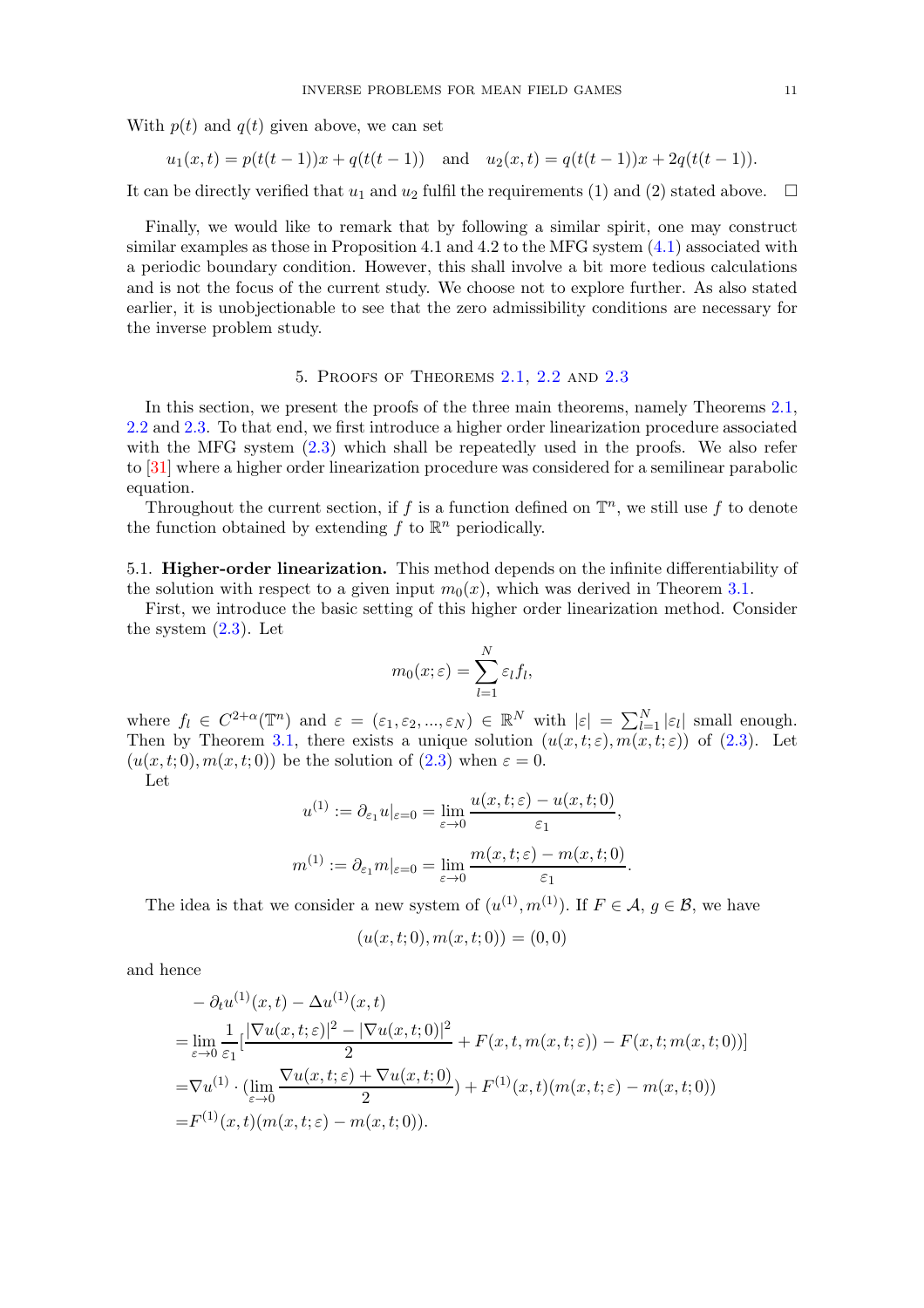Similary, we can compute

$$
\partial_t m^{(1)}(x,t) - \Delta m^{(1)}(x,t)
$$
\n
$$
= \lim_{\varepsilon \to 0} \frac{1}{\varepsilon_1} [\text{div}(m(x,t;\varepsilon)\nabla u(x,t;\varepsilon) - m(x,t;0)\nabla u(x,t;0))]
$$
\n
$$
= \lim_{\varepsilon \to 0} \frac{1}{\varepsilon_1} [\nabla m(x,t;\varepsilon) \cdot \nabla u(x,t;\varepsilon) + m(x,t;\varepsilon)\Delta u(x,t;\varepsilon) - \nabla m(x,t;0) \cdot \nabla u(x,t;0) - m(x,t;0)\Delta u(x,t;0)]
$$
\n=0.

Now, we have that  $(u_i^{(1)})$  $\binom{11}{j},m_j^{(1)}$  $j^{(1)}$ ) satisfies the following system:

<span id="page-11-0"></span>
$$
\begin{cases}\n-\partial_t u^{(1)}(x,t) - \Delta u^{(1)}(x,t) = F^{(1)}(x,t)m^{(1)}(x,t), & \text{in } \mathbb{T}^n \times (0,T), \\
\partial_t m^{(1)}(x,t) - \Delta m^{(1)}(x,t) = 0, & \text{in } \mathbb{T}^n \times (0,T), \\
u_j^{(1)}(x,T) = G^{(1)}(x)m^{(1)}(x,T), & \text{in } \mathbb{T}^n, \\
m_j^{(1)}(x,0) = f_1(x).\n\end{cases}
$$
\n(5.1)

Then we can define

$$
u^{(l)} := \partial_{\varepsilon_l} u|_{\varepsilon=0} = \lim_{\varepsilon \to 0} \frac{u(x,t;\varepsilon) - u(x,t;0)}{\varepsilon_l},
$$
  

$$
m^{(l)} := \partial_{\varepsilon_l} m|_{\varepsilon=0} = \lim_{\varepsilon \to 0} \frac{m(x,t;\varepsilon) - m(x,t;0)}{\varepsilon_l},
$$

for all  $l \in \mathbb{N}$  and obtain a sequence of similar systems. In the proof of Theorem [2](#page-5-0).1 in what follows, we recover the first Taylor coefficient of  $F$  or  $G$  by considering this new system [\(5.1\)](#page-11-0). In order to recover the higher order Taylor coefficients, we consider

<span id="page-11-1"></span>
$$
u^{(1,2)} := \partial_{\varepsilon_1} \partial_{\varepsilon_2} u|_{\varepsilon = 0}, m^{(1,2)} := \partial_{\varepsilon_1} \partial_{\varepsilon_2} m|_{\varepsilon = 0}.
$$
\n(5.2)

By direct calculations, we have from [\(5.2\)](#page-11-1) that

$$
- \partial_t u^{(1,2)}(x,t) - \Delta u^{(1,2)}(x,t)
$$
  
=  $-\nabla u^{(1)} \cdot \nabla u^{(2)} - \nabla u^{(1,2)} \cdot \nabla u(x,t;0)$   
+  $F_j^{(1)} m^{(1,2)} + F_j^{(2)}(x,t) m^{(1)} m^{(2)},$  (5.3)

<span id="page-11-2"></span>and

<span id="page-11-3"></span>
$$
\partial_t m^{(1,2)}(x,t) - \Delta m^{(1,2)}(x,t) \n= \partial_{\varepsilon_1} \partial_{\varepsilon_2} \text{div}(m \nabla u)|_{\varepsilon=0} \n= \nabla m^{(1,2)} \nabla u(x,t;0) + \nabla m(x,t;0) \nabla u^{(1,2)} + m^{(1,2)} \Delta u(x,t;0) + m(x,t;0) \Delta u^{(1,2)} \n+ \text{div}(m^{(1)} \nabla u^{(2)}) + \text{div}(m^{(2)} \nabla u^{(1)}) \n= \text{div}(m^{(1)} \nabla u^{(2)}) + \text{div}(m^{(2)} \nabla u^{(1)}).
$$
\n(5.4)

Combining  $(5.3)$  and  $(5.4)$ , we have the second order linearization as follows:

<span id="page-11-4"></span>
$$
\begin{cases}\n-\partial_t u^{(1,2)} - \Delta u^{(1,2)}(x,t) + \nabla u^{(1)} \cdot \nabla u^{(2)} \\
= F^{(1)}(x,t)m^{(1,2)} + F^{(2)}(x,t)m^{(1)}m^{(2)}, & \text{in } \mathbb{T}^n \times (0,T), \\
\partial_t m^{(1,2)} - \Delta m^{(1,2)} = \text{div}(m^{(1)}\nabla u^{(2)}) + \text{div}(m^{(2)}\nabla u^{(1)}), & \text{in } \mathbb{T}^n \times (0,T), \\
u^{(1,2)}(x,T) = G^{(1)}(x)m^{(1,2)}(x,T) + G^{(2)}(x)m^{(1)}m^{(2)}(x,T), & \text{in } \mathbb{T}^n, \\
m^{(1,2)}(x,0) = 0, & \text{in } \mathbb{T}^n.\n\end{cases}
$$
\n(5.5)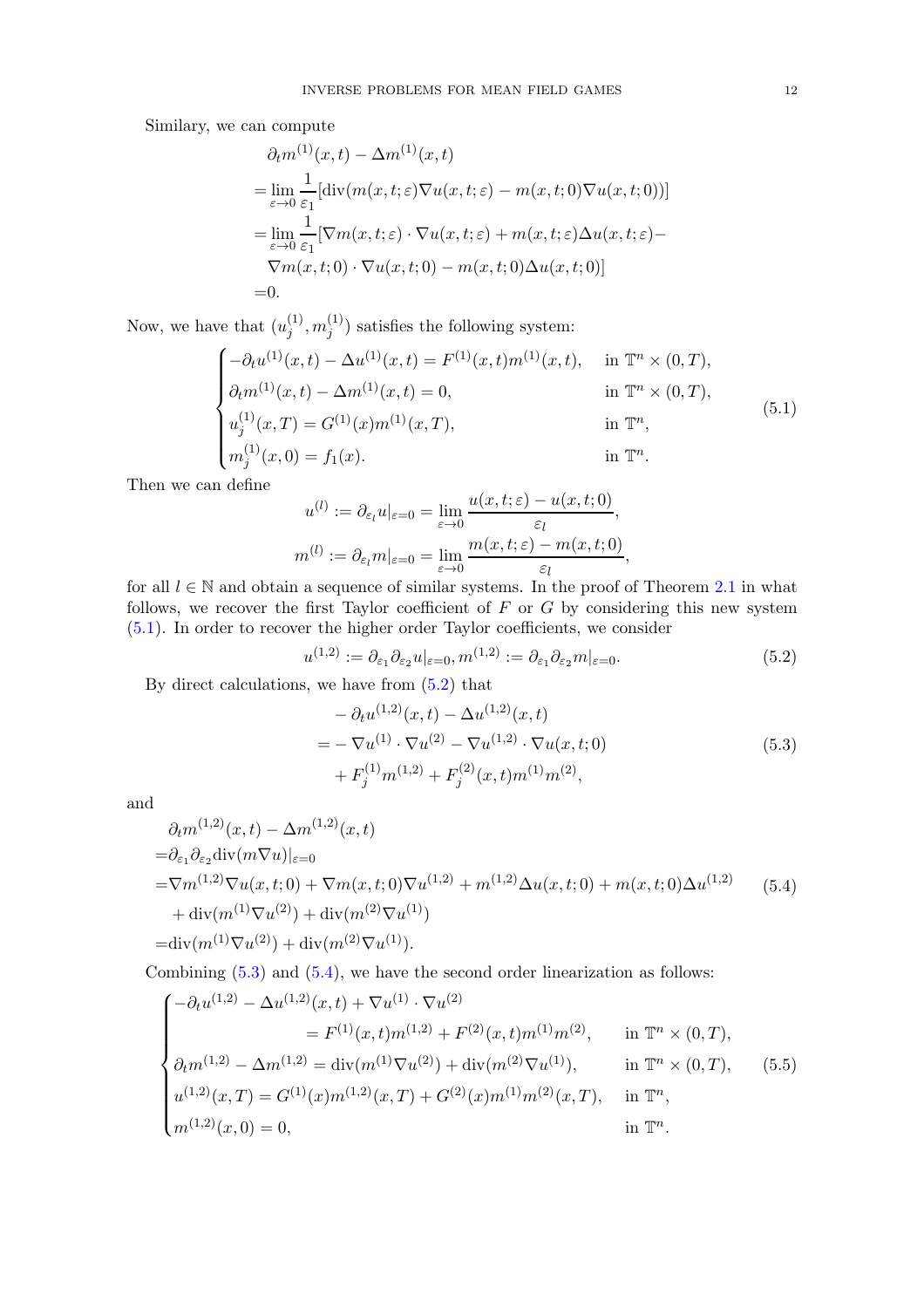Notice that the non-linear terms of the system [\(5.5\)](#page-11-4) depend on the first order linearised system  $(5.1)$ . This shall be an important ingredient in the proofs of Theorem [2](#page-5-1).1 and 2.2 in what follows.

Inductively, for  $N \in \mathbb{N}$ , we consider

$$
u^{(1,2...N)} = \partial_{\varepsilon_1} \partial_{\varepsilon_2} ... \partial_{\varepsilon_N} u|_{\varepsilon=0},
$$
  

$$
m^{(1,2...N)} = \partial_{\varepsilon_1} \partial_{\varepsilon_2} ... \partial_{\varepsilon_N} m|_{\varepsilon=0}.
$$

we can obtain a sequence of parabolic systems, which shall be employed again in determining the higher order Taylor coefficients of the unknowns  $F$  and  $G$ .

<span id="page-12-0"></span>5.2. Unique determination of single unknown function. We first present the proofs of Theorems [2](#page-5-0).1 and 2.[2.](#page-5-1)

*Proof of Theorem [2](#page-5-0).1.* Consider the following systems for  $j = 1, 2$ :

$$
\begin{cases}\n-\partial_t u_j(x,t) - \Delta u_j(x,t) + \frac{1}{2} |\nabla u_j(x,t)|^2 = F_j(x,t,m_j(x,t)), & \text{in } \mathbb{T}^n \times (0,T), \\
\partial_t m_j(x,t) - \Delta m_j(x,t) - \text{div}(m_j(x,t)\nabla u_j(x,t)) = 0, & \text{in } \mathbb{T}^n \times (0,T), \\
u_j(x,T) = G(x,m_j(x,T)), & \text{in } \mathbb{T}^n, \\
m_j(x,0) = m_0(x), & \text{in } \mathbb{T}^n.\n\end{cases}
$$
\n(5.6)

Following the discussion in Section 5.[1,](#page-10-1) we consider the case  $N = 1$ . Let

$$
u_j^{(1)} := \partial_{\varepsilon_1} u_j|_{\varepsilon=0} = \lim_{\varepsilon \to 0} \frac{u_j(x, t; \varepsilon) - u_j(x, t; 0)}{\varepsilon_1},
$$
  

$$
m_j^{(1)} := \partial_{\varepsilon_1} m_j|_{\varepsilon=0} = \lim_{\varepsilon \to 0} \frac{m_j(x, t; \varepsilon) - m_j(x, t; 0)}{\varepsilon_1}.
$$

Direct computations imply that  $(u_i^{(1)})$  $\binom{11}{j},m_j^{(1)}$  $j^{(1)}$ ) satisfies the following system:

<span id="page-12-1"></span>
$$
\begin{cases}\n-\partial_t u_j^{(1)}(x,t) - \Delta u_j^{(1)}(x,t) = F_j^{(1)}(x,t)m_j^{(1)}(x,t), & \text{in } \mathbb{T}^n \times (0,T), \\
\partial_t m_j^{(1)}(x,t) - \Delta m_j^{(1)}(x,t) = 0, & \text{in } \mathbb{T}^n \times (0,T), \\
u_j^{(1)}(x,T) = G^{(1)}(x)m_j^{(1)}(x,T), & \text{in } \mathbb{T}^n, \\
m_j^{(1)}(x,0) = f_1(x), & \text{in } \mathbb{T}^n.\n\end{cases}
$$
\n(5.7)

We extend  $f_l$  to  $\mathbb{R}^n$  periodically, and still denote it by  $f_l$ . Then we can solve [\(5.7\)](#page-12-1) by solving  $m_i^{(1)}$  $j^{(1)}$  first and then obtain  $u_j^{(1)}$  $j^{(1)}$ . The solution is

<span id="page-12-2"></span>
$$
m_j^{(1)}(x,t) = \int_{\mathbb{R}^n} \Phi(x - y, t) f_1(y) \, dy,\tag{5.8}
$$

<span id="page-12-3"></span>
$$
u_j^{(1)}(x,t) = \int_{\mathbb{R}^n} \Phi(x-y,T-t)G^{(1)}(y)m_j^{(1)}(y,T)) dy
$$
  
+ 
$$
\int_0^{T-t} \int_{\mathbb{R}^n} \Phi(x-y,T-t-s)F_j^{(1)}(y,T-s)\overline{m}_j^{(1)}(y,s) dy ds,
$$
 (5.9)

where  $\overline{m}_i^{(1)}$  $j^{(1)}(x,t) = m_j^{(1)}$  $j^{(1)}(x,T-t)$  and  $\Phi$  is the fundamental solution of heat equation:

<span id="page-12-4"></span>
$$
\Phi(x,t) = \frac{1}{(4\pi t)^{n/2}} e^{-\frac{|x|^2}{4t}}.
$$
\n(5.10)

Since  $\mathcal{M}_{F_1} = \mathcal{M}_{F_2}$ , we have

$$
u_1^{(1)}(x,0) = u_2^{(1)}(x,0),
$$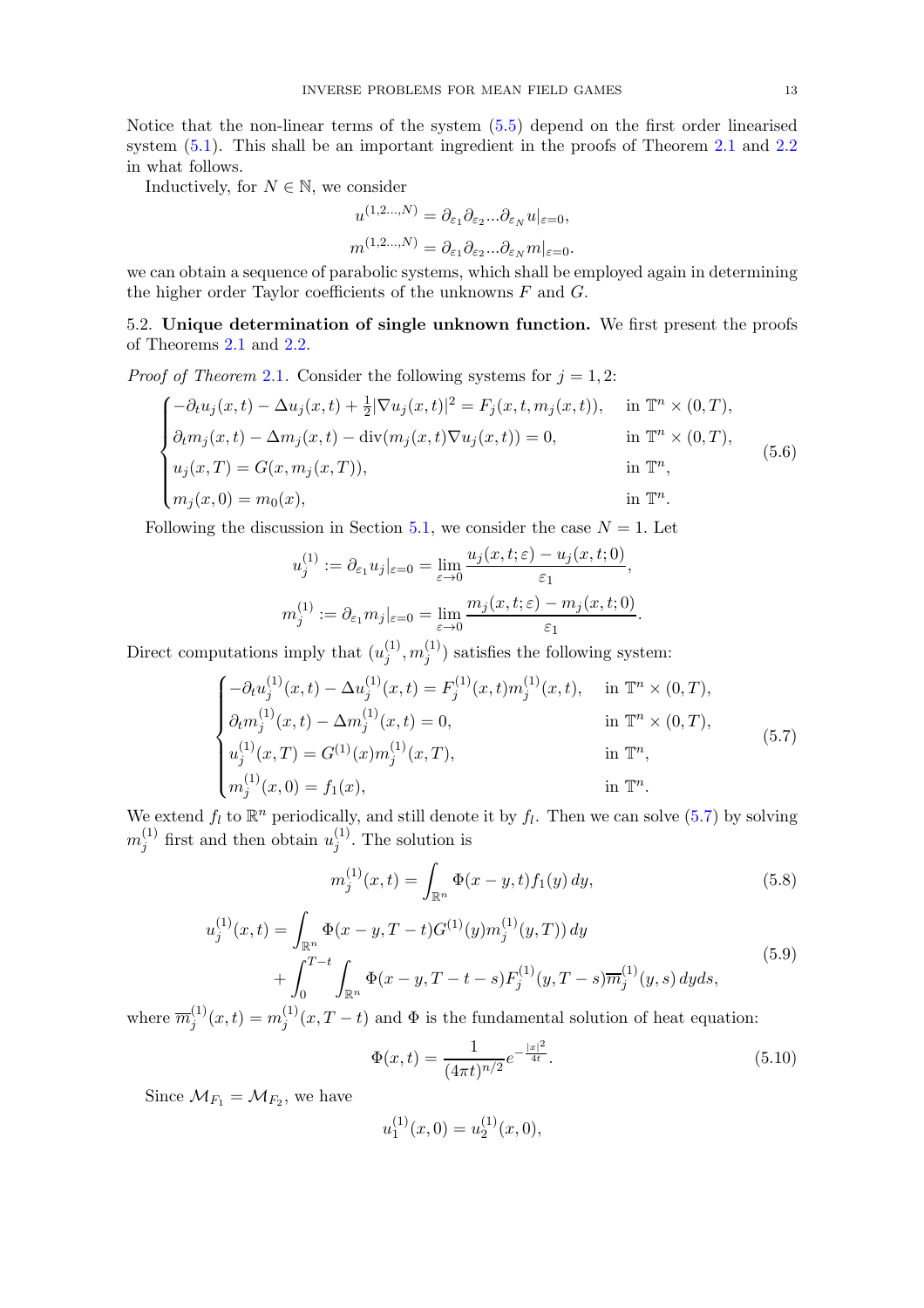for all  $f_1 \in C^{2+\alpha}(\mathbb{T}^n)$ . Then [\(5.8\)](#page-12-2) and [\(5.9\)](#page-12-3) readily yield that

<span id="page-13-0"></span>
$$
\int_0^T \int_{\mathbb{R}^n} \Phi(x - y, T - s) (F_1^{(1)}(y, T - s) - F_2^{(1)}(y, T - s)) \overline{m}_1^{(1)}(y, s) \, dy \, ds = 0. \tag{5.11}
$$

We can rewrite  $(5.11)$  as

<span id="page-13-1"></span>
$$
\int_0^T \left[\Phi * \left( (F_1^{(1)} - F_2^{(1)}) m_1^{(1)} \right) \right](x, T - s) ds = 0,\tag{5.12}
$$

which holds for all  $f_1 \in C^{2+\alpha}(\mathbb{T}^n)$ , and hence for all solution  $m_1^{(1)}$  $_1^{(1)}$  of  $(5.7)$ .

Recall the periodic Fourier transform :

$$
\hat{\varphi}(\boldsymbol{\xi}) = \mathcal{F}(\varphi)(\boldsymbol{\xi}) := \int_{\mathbb{T}^n} \varphi(x) e^{-i2\pi \boldsymbol{\xi} \cdot x} dx; \tag{5.13}
$$

where  $i := \sqrt{-1}$ ,  $\xi \in \mathbb{Z}^n$ . Applying the above Fourier transform  $\mathcal F$  to the both sides of [\(5.12\)](#page-13-1) (with respect to the space variable), we can obtain

<span id="page-13-2"></span>
$$
\int_0^T \left[ \mathcal{F}(\Phi) \mathcal{F}((F_1^{(1)} - F_2^{(1)}) m_1^{(1)}) \right] (\xi, T - s) ds = 0,
$$
\n(5.14)

for all  $\xi \in \mathbb{Z}^n$ . Since  $F_1^{(1)} - F_2^{(1)} \in C^{2+\alpha, 1+\frac{\alpha}{2}}(Q)$ , there exist  $\hat{F}_{\eta}(t)$  such that

$$
F_1^{(1)} - F_2^{(1)} = \sum_{\eta \in \mathbb{Z}^n} \hat{F}_{\eta}(t) e^{2\pi i \eta \cdot x}.
$$

We may choose  $m_1^{(1)}$  $\zeta_1^{(1)}(x,t) = \exp(-4\pi^2 |\zeta|^2 t - 2\pi i \zeta \cdot x), \, \zeta \in \mathbb{Z}^n$ . Then [\(5.14\)](#page-13-2) implies that

$$
\int_0^T \left[ \mathcal{F}(\Phi)(\boldsymbol{\xi}, T - s) \hat{F}_{\boldsymbol{\xi} + \boldsymbol{\zeta}}(t) \exp(-4\pi^2 |\boldsymbol{\zeta}|^2 (T - s)) ds = 0. \tag{5.15}
$$

By the Weierstrass' approximation theorem, we have  $\{\exp(-4\pi^2kt)\}_{k=0}^{\infty}$  is dense in  $C^1(0,T)$ . It follows that  $\hat{F}_{\eta}(t) = 0$  for all  $\eta \in \mathbb{Z}^n$ . Therefore, we have

$$
F_1^{(1)}(x,t) = F_2^{(1)}(x,t).
$$

We proceed to consider the case  $N = 2$ . Let

$$
u_j^{(1,2)} := \partial_{\varepsilon_1} \partial_{\varepsilon_2} u_j|_{\varepsilon=0}, m_j^{(1,2)} := \partial_{\varepsilon_1} \partial_{\varepsilon_2} u_j|_{\varepsilon=0},
$$

and

$$
u_j^{(2)}:=\partial_{\varepsilon_2}u_j|_{\varepsilon=0}, m_j^{(2)}:=\partial_{\varepsilon_2}m_j|_{\varepsilon=0}.
$$

Then we can deal with the seceond-order linearization:

 $(1)$ 

<span id="page-13-3"></span>
$$
\begin{cases}\n-\partial_t u_j^{(1,2)}(x,t) - \Delta u_j^{(1,2)}(x,t) + \nabla u_j^{(1)} \cdot \nabla u_j^{(2)} \\
= F_j^{(1)} m_j^{(1,2)} + F_j^{(2)}(x,t) m_j^{(1)} m_j^{(2)}, & \text{in } \mathbb{T}^n \times (0,T), \\
\partial_t m_j^{(1,2)}(x,t) - \Delta m_j^{(1,2)}(x,t) \\
= \text{div}(m_j^{(1)} \nabla u_j^{(2)}) + \text{div}(m_j^{(2)} \nabla u_j^{(1)}), & \text{in } \mathbb{T}^n \times (0,T), \\
u_j^{(1,2)}(x,T) = G^{(1)}(x) m_j^{(1,2)}(x,T) + G^{(2)}(x) m_j^{(1)} m_j^{(2)}(x,T), & \text{in } \mathbb{T}^n, \\
m_j^{(1,2)}(x,0) = 0, & \text{in } \mathbb{T}^n.\n\end{cases}
$$
\n(5.16)

Noticing that by the same argument in the case  $N = 1$  (considering  $m_0 = \varepsilon_2 f_2$ ), we have

$$
u_1^{(1)}(x,t) = u_2^{(1)}(x,t), u_1^{(2)}(x,t) = u_2^{(2)}(x,t),
$$
  

$$
m_1^{(1)}(x,t) = m_2^{(1)}(x,t), m_1^{(2)}(x,t) = m_2^{(2)}(x,t).
$$

and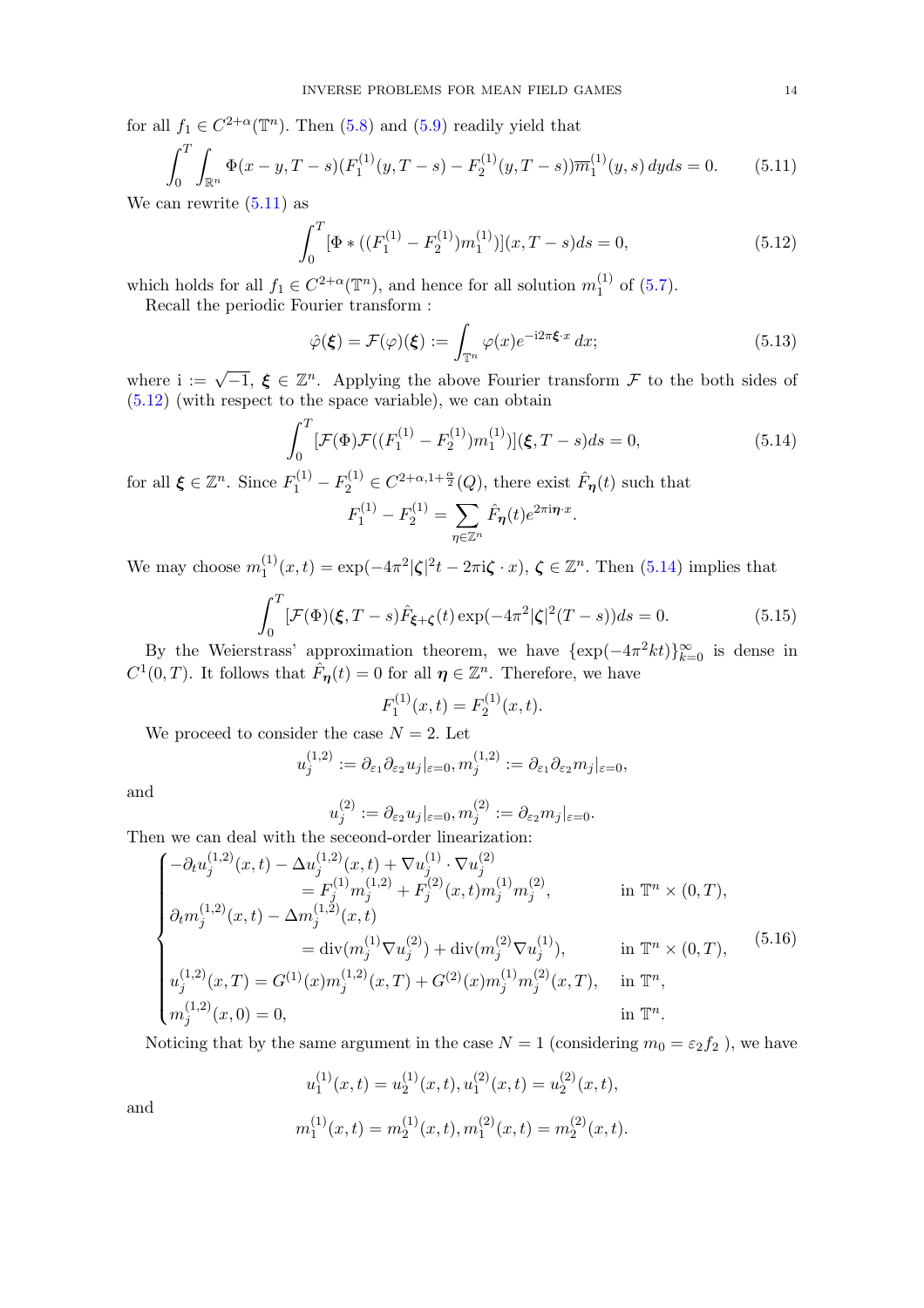Denote

$$
p(x,t) = \text{div}(m_j^{(1)} \nabla u_j^{(2)}) + \text{div}(m_j^{(2)} \nabla u_j^{(1)}), \quad q(x,t) = -\nabla u_j^{(1)} \cdot \nabla u_j^{(2)}.
$$

Then we can also solve system  $(5.16)$  as follows:

$$
m_j^{(1,2)}(x,t) = \int_0^t \int_{\mathbb{R}^n} \Phi(x-y,t-s)p(y,s) \, dyds,
$$
  

$$
u_j^{(1,2)}(x,t) = \int_{\mathbb{R}^n} \Phi(x-y,T-t)[G^{(1)}(x)m_j^{(1,2)}(x,T) + G^{(2)}(x)m_j^{(1)}m_j^{(2)}(x,T)] \, dy
$$
  

$$
+ \int_0^{T-t} \int_{\mathbb{R}^n} \Phi(x-y,T-t-s) \left(F_j^{(2)}(y,T-s)m_j^{(1)}m_j^{(2)}(y,T-s) - \overline{q}(y,s)\right) dyds,
$$
  
where  $\overline{q}(y,s) = q(y,T-s)$ . Since

where  $\overline{q}(y, s) = q(y, T - s)$ . Since

$$
u_1^{(1,2)}(x,0) = u_2^{(1,2)}(x,0),
$$

we have

$$
\int_0^T \int_{\mathbb{R}^n} \Phi(x - y, T - s) (F_1^{(2)}(y, T - s) - F_2^{(2)}(y, T - s)) m_j^{(1)}(y, T - s) m_j^{(2)}(y, T - s) dy ds = 0.
$$

Next, by a similar argument in the case  $N = 1$ , we can prove that  $F_1^{(2)}$  $T_1^{(2)}(x,t) = F_2^{(2)}$  $x_2^{(2)}(x,t).$ Finally, by the mathematical induction, we can show the same result for  $N \geq 3$ . That is, for any  $k \in \mathbb{N}$ , we have  $F_1^{(k)}$  $I_1^{(k)}(x,t) = F_2^{(k)}$  $P_2^{(k)}(x,t)$ . Therefore, we have  $F_1(x,t,z) = F_2(x,t,z)$ . The proof is complete.  $\Box$ 

Next, we give the proof of Theorem 2.[2.](#page-5-1) Let us first remark that the proof of Theorem [2.2](#page-5-1) is similar to that for Theorem [2.1.](#page-5-0) Hence, we only provide the necessary modifications.

*Proof of Theorem [2](#page-5-1).2.* Consider the following systems for  $j = 1, 2$ :

$$
\begin{cases}\n-\partial_t u_j(x,t) - \Delta u_j(x,t) + \frac{1}{2} |\nabla u_j|^2 = F(x,t,m_j(x,t)), & \text{in } \mathbb{T}^n \times (0,T), \\
\partial_t m_j(x,t) - \Delta m_j(x,t) - \text{div}(m_j(x,t)\nabla u_j(x,t)) = 0, & \text{in } \mathbb{T}^n \times (0,T), \\
u_j(x,T) = G_j(x,m_j(x,T)), & \text{in } \mathbb{T}^n, \\
m_j(x,0) = m_0(x), & \text{in } \mathbb{T}^n.\n\end{cases}
$$
\n(5.17)

By the successive linearization procedure, we first consider the case  $N = 1$ . Let

$$
u_j^{(1)} := \partial_{\varepsilon_1} u_j|_{\varepsilon = 0}, \quad m_j^{(1)} := \partial_{\varepsilon_1} m_j|_{\varepsilon = 0}.
$$

Direct computations show that  $(u_i^{(1)})$  $\overset{(1)}{j}, \overset{(1)}{v_j^{(1)}}$  $j^{(1)}$ ) satisfies the following system

<span id="page-14-0"></span>
$$
\begin{cases}\n-\partial_t u_j^{(1)}(x,t) - \Delta u_j^{(1)}(x,t) = F^{(1)}(x) m_j^{(1)}(x,t), & \text{in } \mathbb{T}^n \times (0,T), \\
\partial_t m_j^{(1)}(x,t) - \Delta m_j^{(1)}(x,t) = 0, & \text{in } \mathbb{T}^n \times (0,T), \\
u_j^{(1)}(x,T) = G_j^{(1)}(x) m_j^{(1)}(x,T), & \text{in } \mathbb{T}^n, \\
m_j^{(1)}(x,0) = f_1(x), & \text{in } \mathbb{T}^n.\n\end{cases}
$$
\n(5.18)

We can solve the system [\(5.18\)](#page-14-0) by first deriving  $m_i^{(1)}$  $j^{(1)}$  and then obtaining  $u_j^{(1)}$  $j^{(1)}$ . In doing so, we can obtain that the solution is

$$
m_j^{(1)}(x,t) = \int_{\mathbb{R}^n} \Phi(x - y, t) f_1(y) \, dy,
$$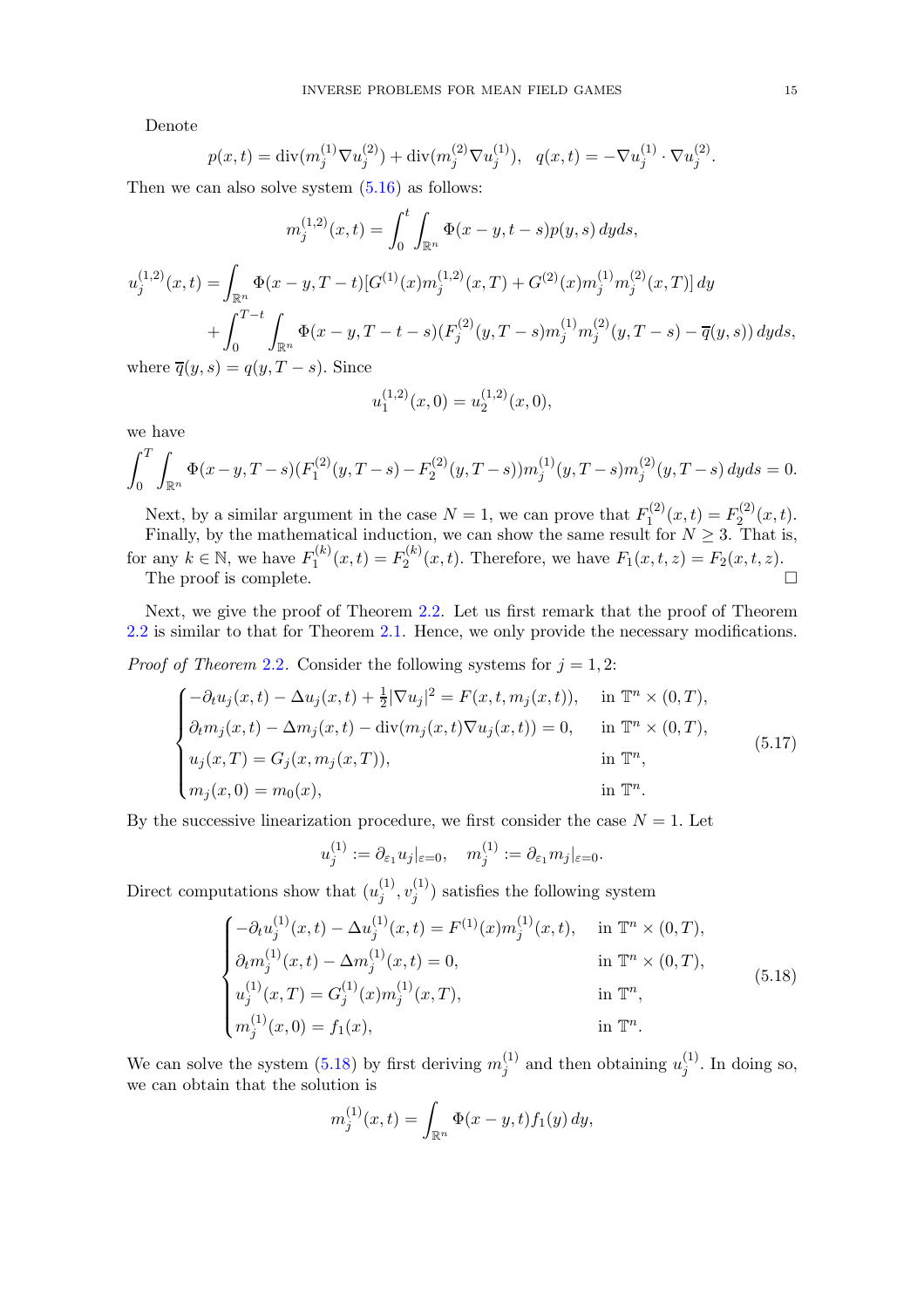$$
u_j^{(1)}(x,t) = \int_{\mathbb{R}^n} \Phi(x-y, T-t) G_j^{(1)}(y) m_j^{(1)}(y, T) dy
$$
  
+ 
$$
\int_0^{T-t} \int_{\mathbb{R}^n} \Phi(x-y, T-t-s) F^{(1)}(y, T-s) \overline{m}_j^{(1)}(y, s) dy ds,
$$

where  $\overline{m}_i^{(1)}$  $j^{(1)}(x,t) = m_j^{(1)}$  $j^{(1)}(x,T-t)$  and  $\Phi$  is the fundamental solution of the heat equation given in  $(5.10)$ .

Since  $\mathcal{M}_{G_1} = \mathcal{M}_{G_2}$ , we have

$$
u_1^{(1)}(x,0) = u_2^{(1)}(x,0),
$$

for all  $f_1 \in C^{2+\alpha}(\mathbb{T}^n)$ . This implies that

$$
\int_{\mathbb{R}^n} \Phi(x - y, T) [G_1^{(1)}(y) m_1^{(1)}(y, T)) - G_2^{(1)}(y) m_2^{(1)}(y, T))] dy = 0.
$$

Noticing that  $m_1^{(1)}$  $\eta_1^{(1)}(y,T) = m_2^{(1)}$  $\chi_2^{(1)}(y,T)$  and it is true for all  $m_1^{(1)}$  $j_1^{(1)}(y,T) = m_2^{(1)}$  $y_2^{(1)}(y,T) \in$  $C^{\alpha,\frac{\alpha}{2}}(\mathbb{T}^n)$ , we have  $G_1^{(1)}$  $\binom{1}{1}(x) = G_2^{(1)}$  $2^{(1)}(x)$ 

Finally, by following a similar argument to that in the proof of Theorem [2.1,](#page-5-0) we can conduct the successive linearization procedure to show that  $G_1^{(k)}$  $I_1^{(k)}(x) = G_2^{(k)}$  $\binom{k}{2}(x)$  for all  $k \in \mathbb{N}$ . Hence,  $G_1(x, z) = G_2(x, z)$ . The proof is complete.  $\Box$ 

<span id="page-15-0"></span>5.3. Simultaneous recovery results for inverse problems. In this section, we aim to determinate  $F$  and  $G$  simultaneously. To that end, we first derive an auxiliary lemma as follows.

<span id="page-15-3"></span>Lemma 5.1. Let u be a solution of the heat equation

<span id="page-15-1"></span>
$$
\partial_t w(x,t) - \Delta w(x,t) = 0 \text{ in } \mathbb{T}^n. \tag{5.19}
$$

Let  $f(x) \in C^{2+\alpha}(\mathbb{T}^n)$  for some  $\alpha \in (0,1)$ . Suppose

<span id="page-15-2"></span>
$$
\int_{\mathbb{T}^n \times (0,T)} f(x)u(x,t)dxdt = 0,
$$
\n(5.20)

for all  $u \in C^{\infty}(\mathbb{T}^n \times (0,T))$ . Then one has  $f = 0$ .

*Proof.* Let  $\xi \in \mathbb{Z}^n$ . It is directly verified that

$$
u(x,t) = \exp(-2\pi i \xi \cdot x - 4\pi^2 |\xi|^2 t), \quad i := \sqrt{-1},
$$

is a solution of  $(5.19)$ . Then  $(5.20)$  implies that

$$
\int_{\mathbb{T}^n} \frac{1 - \exp(-4\pi^2 |\xi|^2 T)}{4\pi^2 |\xi|^2} f(x) e^{-2\pi i \xi \cdot x} dx = 0.
$$

Hence, the Fourier series of  $f(x)$  is 0. Since  $f(x) \in C^{2+\alpha}(\mathbb{T}^n)$ , its Fourier series converges to  $f(x)$  uniformly. Therefore,  $f(x) = 0$ .

We are now in a position to present the proof of Theorem 2.[3.](#page-6-1)

Proof of Thoerem [2](#page-6-1).3. Consider the following systems

$$
\begin{cases}\n-\partial_t u_j(x,t) - \Delta u_j(x,t) + \frac{1}{2} |\nabla u_j|^2 = F_j(x, m_j(x,t)), & \text{in } \mathbb{T}^n \times (0,T), \\
\partial_t m_j(x,t) - \Delta m_j(x,t) - \text{div}(m_j(x,t) \nabla u_j(x,t)) = 0, & \text{in } \mathbb{T}^n \times (0,T), \\
u_j(x,T) = G_j(x, m_j(x,T)), & \text{in } \mathbb{T}^n, \\
m_j(x,0) = m_0(x), & \text{in } \mathbb{T}^n.\n\end{cases}
$$
\n(5.21)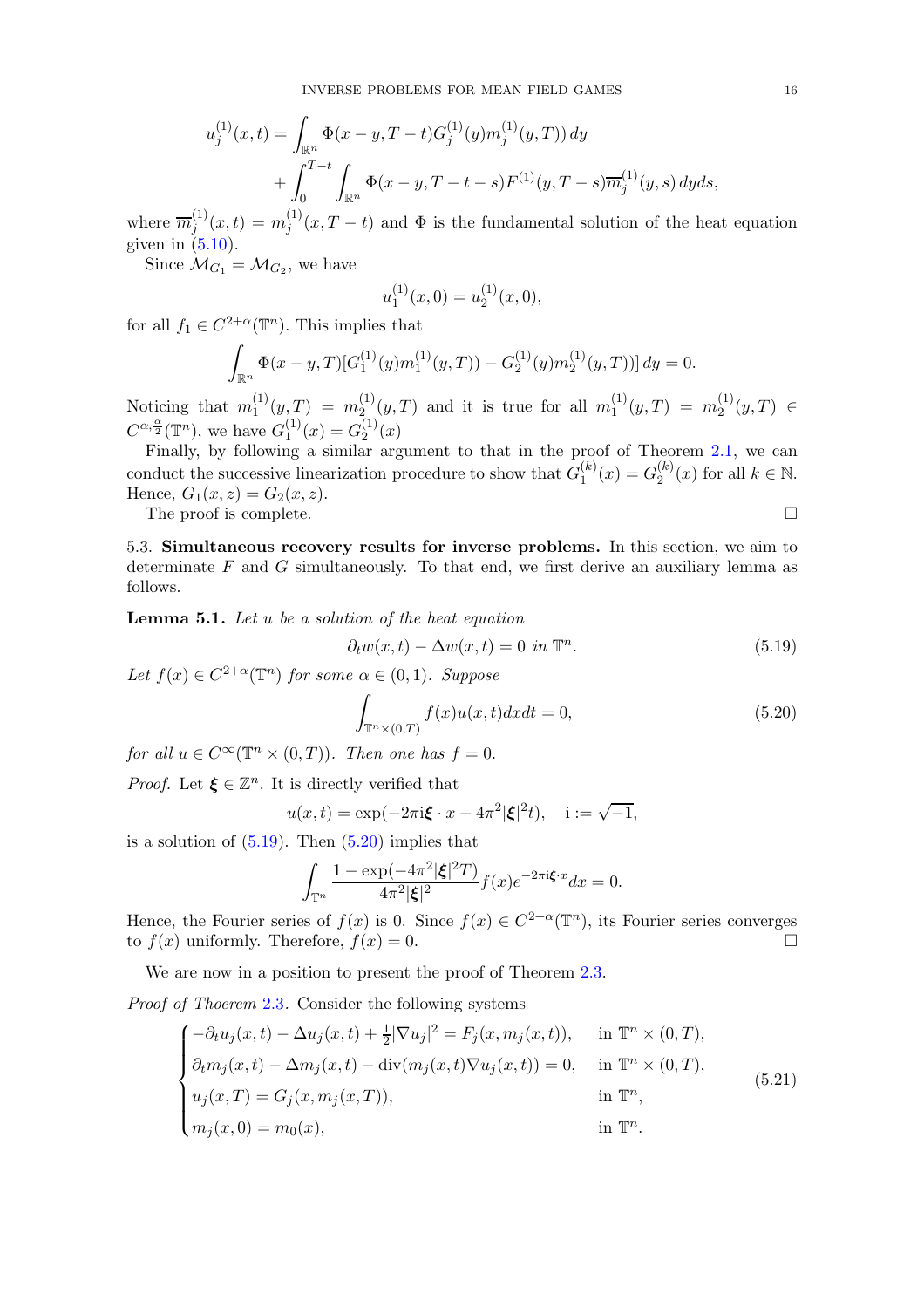Following a similar method we used in the proof of Theorem 2.[1,](#page-5-0) we let

$$
m_0(x;\varepsilon)=\sum_{l=1}^N\varepsilon_l f_l,
$$

where  $f_l \in C^{2+\alpha,1+\frac{\alpha}{2}}(Q)$  and  $\varepsilon = (\varepsilon_1, \varepsilon_2, ..., \varepsilon_N) \in \mathbb{R}^N$  with  $|\varepsilon| = \sum_{l=1}^N |\varepsilon_l|$  small enough. Consider the case  $N = 1$ . Let

$$
u_j^{(1)} := \partial_{\varepsilon_1} u_j|_{\varepsilon=0},
$$
  

$$
m_j^{(1)} := \partial_{\varepsilon_1} m_j|_{\varepsilon=0}.
$$

Then direct computations imply that  $(u_i^{(1)})$  $\overset{(1)}{j}, \overset{(1)}{v_j^{(1)}}$  $j^{(1)}$ ) satisfies the following system:

<span id="page-16-0"></span>
$$
\begin{cases}\n-\partial_t u_j^{(1)}(x,t) - \Delta u_j^{(1)}(x,t) = F_j^{(1)}(x) m_j^{(1)}(x,t), & \text{in } \mathbb{T}^n \times (0,T), \\
\partial_t m_j^{(1)}(x,t) - \Delta m_j^{(1)}(x,t) = 0, & \text{in } \mathbb{T}^n \times (0,T), \\
u_j^{(1)}(x,T) = G_j^{(1)}(x) m_j^{(1)}(x,T), & \text{in } \mathbb{T}^n, \\
m_j^{(1)}(x,0) = f_1(x), & \text{in } \mathbb{T}^n.\n\end{cases}
$$
\n(5.22)

Then we have  $m_1^{(1)} = m_2^{(1)}$  $u_2^{(1)} := m^{(1)}(x,t)$ . Let  $\overline{u} = u_1^{(1)} - u_2^{(1)}$  $2^{(1)}$ ,  $(5.22)$  implies that

$$
\begin{cases}\n-\partial_t \overline{u} - \Delta \overline{u} = (F_1^{(1)} - F_2^{(1)}) m^{(1)}(x, t), \\
\overline{u}(x, T) = (G_1^{(1)} - G_2^{(1)}) m^{(1)}(x, T).\n\end{cases} (5.23)
$$

Now let w be a solution of the heat equation  $\partial_t w(x,t) - \Delta w(x,t) = 0$  in  $\mathbb{T}^n$ . Then

$$
\int_{Q} (F_1^{(1)} - F_2^{(1)}) m^{(1)}(x, t) w \, dx dt
$$
\n
$$
= \int_{Q} (-\partial_t \overline{u} - \Delta \overline{u}) w \, dx dt
$$
\n
$$
= \int_{\mathbb{T}^n} (\overline{u}w)|_0^T dx + \int_{Q} \overline{u} \partial_t w - \overline{u} \Delta w
$$
\n
$$
= \int_{\mathbb{T}^n} (\overline{u}w)|_0^T dx.
$$
\n(5.24)

Since  $\mathcal{M}_{F_1,G_1} = \mathcal{M}_{F_2,G_2}$ , we have

$$
\overline{u}(x,0)=0.
$$

It follows that

<span id="page-16-1"></span>
$$
\int_{Q} (F_1^{(1)} - F_2^{(1)}) m^{(1)}(x, t) w(x, t) dx dt = \int_{\mathbb{T}^n} w(x, T) (G_1^{(1)} - G_2^{(1)}) m^{(1)}(x, T) dx, \quad (5.25)
$$

for all solutions  $w(x,t)$ ,  $m^{(1)}(x,t)$  of the heat equation in  $\mathbb{T}^n$ .

Here, we cannot apply Lemma [5](#page-15-3).1 directly. Nevertheless, we use the same construction. Let  $\xi_1, \xi_2 \in \mathbb{Z}^n \backslash \{0\}$  and  $\xi = \xi_1 + \xi_2$ . Let

$$
w(x,t) = \exp(-2\pi i \boldsymbol{\xi}_1 \cdot x - 4\pi^2 |\boldsymbol{\xi}_1|^2 t),
$$

and

$$
m(x,t) = \exp(-2\pi i \boldsymbol{\xi_2} \cdot x - 4\pi^2 |\boldsymbol{\xi_2}|^2 t).
$$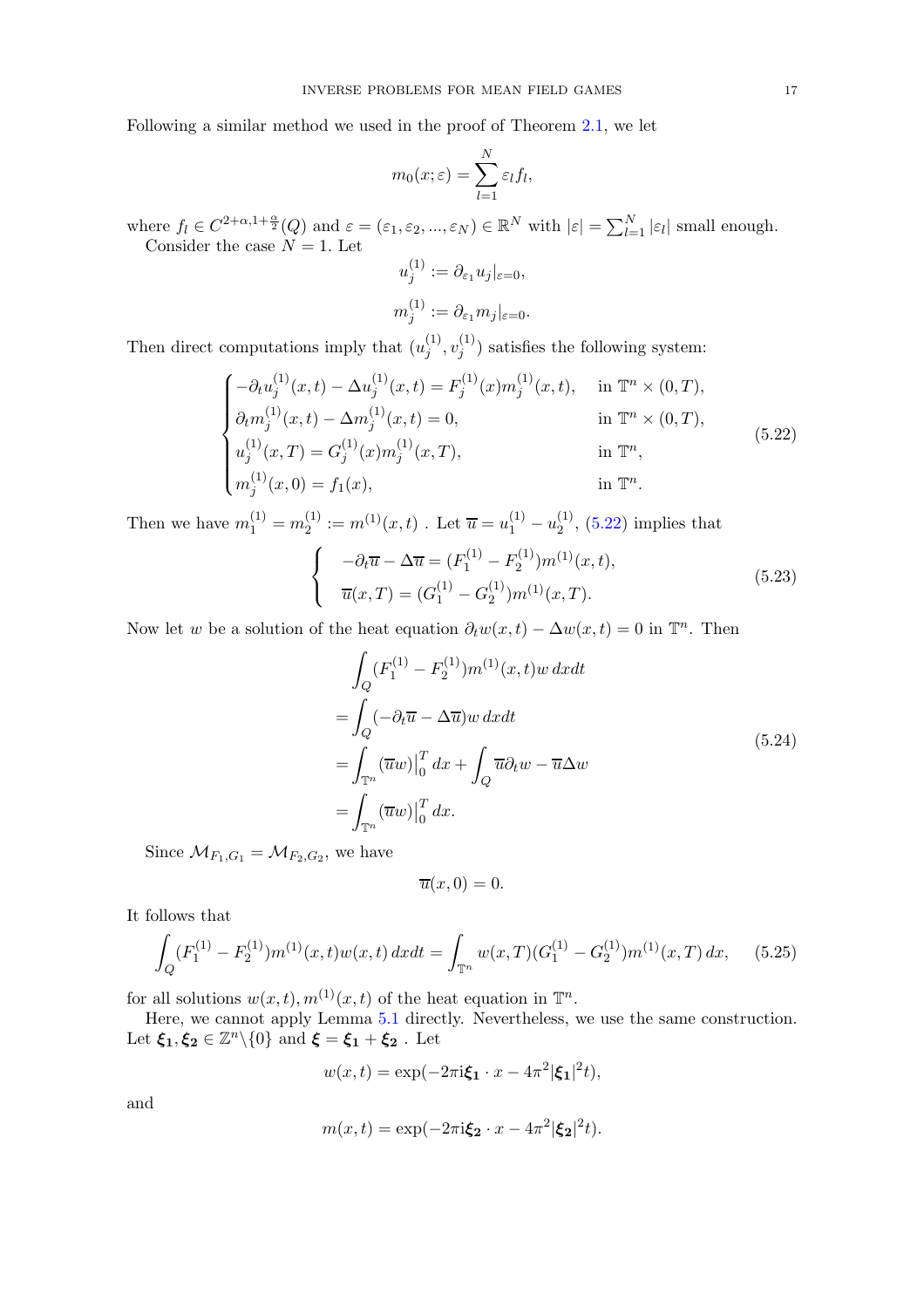Then [\(5.25\)](#page-16-1) implies that

<span id="page-17-0"></span>
$$
\int_{\mathbb{T}^n} \frac{1 - \exp(-4\pi^2 T(|\xi_1|^2 + |\xi_2|^2))}{4\pi^2(|\xi_1|^2 + |\xi_2|^2)} (F_1^{(1)} - F_2^{(1)})e^{-2\pi i\xi \cdot x} dx
$$
\n
$$
= -\int_{\mathbb{T}^n} \exp(-4\pi^2 T(|\xi_1|^2 + |\xi_2|^2)) (G_1^{(1)} - G_2^{(1)})e^{-2\pi i\xi \cdot x} dx.
$$
\n(5.26)

Let

$$
(F_1^{(1)} - F_2^{(1)}) = \sum_{\eta \in \mathbb{Z}^n} a_{\eta} e^{2\pi i \eta \cdot x},
$$

$$
(G_1^{(1)} - G_2^{(1)}) = \sum_{\eta \in \mathbb{Z}^n} b_{\eta} e^{2\pi i \eta \cdot x},
$$

be the Fourier series of  $(F_1^{(1)} - F_2^{(1)}$  $C_2^{(1)}$ ) and  $(G_1^{(1)} - G_2^{(1)})$  $2^{(1)}$ ). Then  $(5.26)$  readily yields that

$$
\frac{1 - \exp(-4\pi^2 T(|\xi_1|^2 + |\xi_2|^2))}{4\pi^2(|\xi_1|^2 + |\xi_2|^2)} a_{\xi} + \exp(-4\pi^2 T(|\xi_1|^2 + |\xi_2|^2)) b_{\xi} = 0.
$$

For a given  $\xi \in \mathbb{Z}^n$ , there exist  $\xi_1, \xi_2, \xi'_1, \xi'_2 \in \mathbb{Z}^n \setminus \{0\}$  such that  $\xi = \xi_1 + \xi_2 = \xi'_1 + \xi'_2$ and  $|\xi_1|^2 + |\xi_2|^2 \neq |\xi_1|^2 + |\xi_2'|^2$ . Therefore,  $a_{\xi} = b_{\xi} = 0$  for all  $\xi \in \mathbb{Z}^n$ . It follows that  $F_1^{(1)} - F_2^{(1)} = G_1^{(1)} - G_2^{(1)} = 0.$ 

Next, we consider the case  $N = 2$ . Let

<span id="page-17-1"></span>
$$
u_j^{(1,2)} := \partial_{\varepsilon_1} \partial_{\varepsilon_2} u_j|_{\varepsilon = 0}, \quad m_j^{(1,2)} := \partial_{\varepsilon_1} \partial_{\varepsilon_2} m_j|_{\varepsilon = 0}, \tag{5.27}
$$

and

<span id="page-17-2"></span>
$$
u_j^{(2)} := \partial_{\varepsilon_2} u_j|_{\varepsilon = 0}, \quad m_j^{(2)} := \partial_{\varepsilon_2} m_j|_{\varepsilon = 0}.
$$
\n(5.28)

By the second-order linearization in  $(5.27)$  and  $(5.28)$ , we can obtain

$$
\begin{cases}\n-\partial_t u_j^{(1,2)}(x,t) - \Delta u_j^{(1,2)}(x,t) + \nabla u_j^{(1)} \cdot \nabla u_j^{(2)} \\
= F_j^{(1)} m_j^{(1,2)} + F_j^{(2)}(x) m_j^{(1)} m_j^{(2)}, & \text{in } \mathbb{T}^n \times (0,T), \\
\partial_t m_j^{(1,2)}(x,t) - \Delta m_j^{(1,2)}(x,t) \\
= \text{div}(m_j^{(1)} \nabla u_j^{(2)}) + \text{div}(m_j^{(2)} \nabla u_j^{(1)}), & \text{in } \mathbb{T}^n \times (0,T), \\
u_j^{(1,2)}(x,T) = G^{(1)}(x) m_j^{(1,2)}(x,T) + G^{(2)}(x) m_j^{(1)} m_j^{(2)}(x,T), & \text{in } \mathbb{T}^n, \\
m_j^{(1,2)}(x,0) = 0, & \text{in } \mathbb{T}^n.\n\end{cases}
$$
\n(5.29)

By following a similar argument in the case  $N = 1$ , we have

$$
u_1^{(1)}(x,t) = u_2^{(1)}(x,t), u_1^{(2)}(x,t) = u_2^{(2)}(x,t),
$$

and

$$
m_1^{(1)}(x,t) = m_2^{(1)}(x,t), m_1^{(2)}(x,t) = m_2^{(2)}(x,t).
$$
  
Let  $\overline{u}^2 = u_1^{(1,2)}(x,t) - u_2^{(1,2)}(x,t)$ . We have  

$$
\begin{cases}\n-\partial_t \overline{u}^2 - \Delta \overline{u}^2 = (F_1^{(1)} - F_2^{(1)})m^{(1)}(x,t)m_1^{(2)}(x,t), \\
\overline{u}(x,T) = (G_1^{(1)} - G_2^{(1)})m^{(1)}(x,T)m_1^{(2)}(x,t).\n\end{cases}
$$
(5.30)

<span id="page-17-3"></span>Let w be a solution of the heat equation  $\partial_t w(x,t) - \Delta w(x,t) = 0$  in  $\mathbb{T}^n$ . Then by following a similar argument in the case  $N = 1$ , we can show that

$$
\int_{Q} (F_1^{(1)} - F_2^{(1)}) m^{(1)} m_1^{(2)} w(x, t) dx dt
$$
\n
$$
= \int_{\mathbb{T}^n} w(x, T) (G_1^{(1)} - G_2^{(1)}) m^{(1)}(x, T) m_1^{(2)}(x, T) dx.
$$
\n(5.31)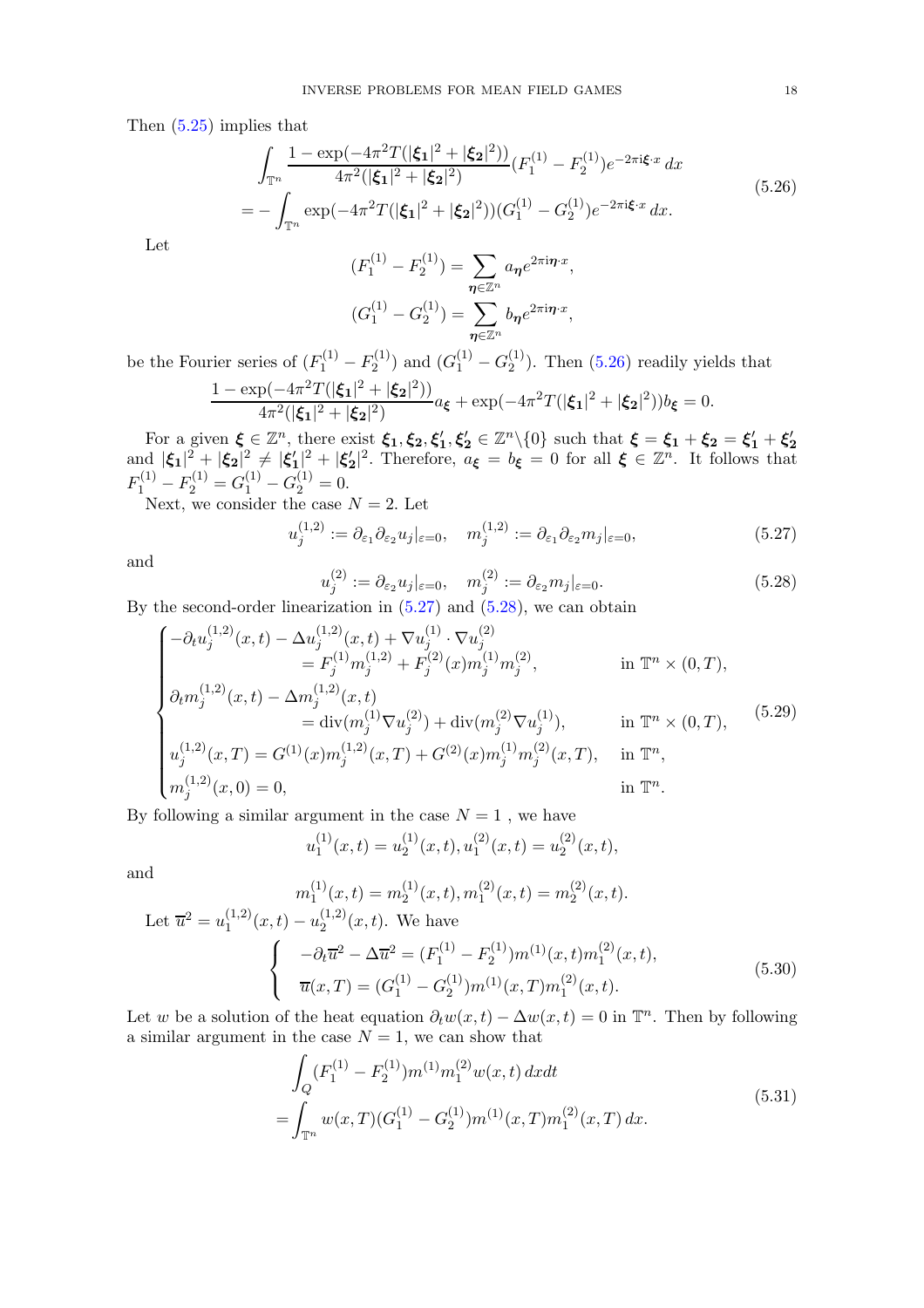To proceed further, by using the construction in Lemma [5](#page-15-3).1 again, we have from [\(5.31\)](#page-17-3) that

$$
F_1^{(1)} - F_2^{(1)} = G_1^{(1)} - G_2^{(1)}.
$$

Finally, via a mathematical induction, we can derive the same result for  $N \geq 3$ . That is, for any  $k \in \mathbb{N}$ , we have  $F_1^{(k)}$  $T_1^{(k)}(x) = F_2^{(k)}$  $2^{(k)}(x)$ . Hence,

$$
(F_1(x, z), F_2(x, z)) = (G_1(x, z), G_2(x, z)), \text{ in } \mathbb{R}^n \times \mathbb{R}.
$$

The proof is complete.

Remark 5.2. Theorem [2](#page-6-1).3 is not strictly stronger than Theorem [2](#page-5-0).1 or Theorem [2](#page-5-1).2. We need  $F(x, z)$  is independ of t in the proof of Theorem [2](#page-6-1).3 but we do not need this condition in the proof of Theorem [2](#page-5-0).1 or Theorem [2](#page-5-1).2.

#### 6. Inverse Problems for MFGs with General Lagrangians

<span id="page-18-0"></span>In the previous sections, we established the unique identifiability results for the inverse problems by assuming that the Hamiltonian involved is of a quadratic form, which represents a kinetic energy. In this section, we show that one can extend a large part of the previous results to the case with general Lagrangians if  $F$  is independ of  $t$ .

In what follows, we let  $T > 0$  and  $n \in \mathbb{N}$  and consider the following system of nonlinear PDEs :

<span id="page-18-1"></span>
$$
\begin{cases}\n-\partial_t u(x,t) - \Delta u(x,t) + H(x,\nabla u) = F(x,m(x,t)), & \text{in } \mathbb{T}^n \times (0,T), \\
\partial_t m(x,t) - \Delta m(x,t) - \text{div}(m(x,t)H_p(x,\nabla u)) = 0, & \text{in } \mathbb{T}^n \times (0,T), \\
u(x,T) = G(x,m_T), & \text{in } \mathbb{T}^n, \\
m(x,0) = m_0(x), & \text{in } \mathbb{T}^n.\n\end{cases}
$$
\n(6.1)

We study the inverse problem  $(1.6)-(1.7)$  $(1.6)-(1.7)$  associated with  $(6.1)$ . In order to apply the method developed in the previous sections to this general case, we first introduce a new analytic class.

**Definition 6.1.** Let  $H(x, z_1, z_2, ..., z_n)$  be a function mapping from  $\mathbb{R} \times \mathbb{C}^n$  to  $\mathbb{C}$ . We say that H is admissible and write  $H \in \mathcal{I}$  if it fulfils the following conditions:

- (1) The map  $(z_1, z_2, ..., z_n) \rightarrow H(\cdot, z_1, z_2, ..., z_n)$  is holomorphic with value in  $C^{2+\alpha}(\mathbb{T}^n)$ ,  $\alpha \in (0,1);$
- (2)  $H(x,0) = 0$ , for all  $x \in \mathbb{T}^n$ .

It is clear that H can be expanded into a power series:

<span id="page-18-2"></span>
$$
H(x,z) = \sum_{|\beta|=1}^{\infty} H^{(\beta)}(x) \frac{z^{\beta}}{k!},
$$
\n(6.2)

where  $H^{(\beta)}(x) \in C^{2+\alpha}(\mathbb{T}^n)$  and  $\beta$  is a muti-index.

Similar to our discussion in Remark [2.4,](#page-5-4) we always assume that the coefficient functions  $H^{(\beta)}$  in [\(6.2\)](#page-18-2) are real-valued. We first state the main theorems of the results for the inverse problems associated with [\(6.1\)](#page-18-1). The corresponding proofs are given in Section 6.[2.](#page-20-0)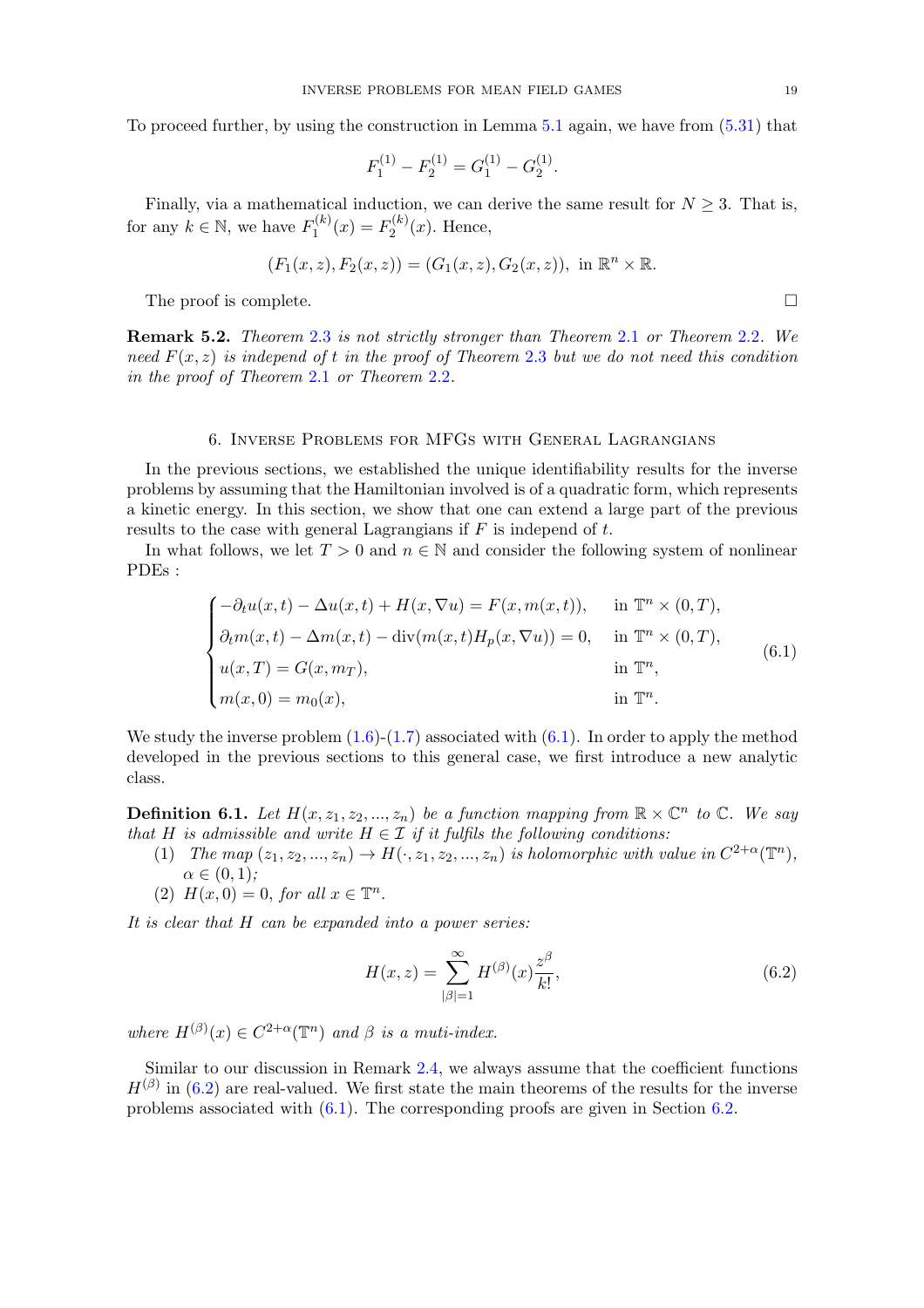<span id="page-19-1"></span>**Theorem 6.1.** Assume  $F_j \in \mathcal{B}$   $(j = 1, 2)$ ,  $G \in \mathcal{B}$  and  $H \in \mathcal{I}$ . Let  $\mathcal{M}_{F_j}$  be the measurement map associated to the following system  $(j = 1, 2)$ :

$$
\begin{cases}\n-\partial_t u(x,t) - \Delta u(x,t) + H(x,\nabla u) = F_j(x, m(x,t)), & \text{in } \mathbb{T}^n \times (0,T), \\
\partial_t m(x,t) - \Delta m(x,t) - \text{div}(m(x,t)H_p(x,\nabla u)) = 0, & \text{in } \mathbb{T}^n \times (0,T), \\
u(x,T) = G(x,m_T), & \text{in } \mathbb{T}^n, \\
m(x,0) = m_0(x), & \text{in } \mathbb{T}^n.\n\end{cases}
$$
\n(6.3)

If for any  $m_0 \in C^{2+\alpha}(\mathbb{T}^n)$ , one has

$$
\mathcal{M}_{F_1}(m_0) = \mathcal{M}_{F_2}(m_0),
$$

then it holds that

$$
F_1(x, z) = F_2(x, z) \text{ in } \mathbb{T}^n \times \mathbb{R}.
$$

<span id="page-19-2"></span>**Theorem 6.2.** Assume  $F \in \mathcal{B}$ ,  $G_j \in \mathcal{B}$   $(j = 1, 2)$  and  $H \in \mathcal{I}$ . Let  $\mathcal{M}_{G_j}$  be the measurement map associated to the following system  $(j = 1, 2)$ :

$$
\begin{cases}\n-\partial_t u(x,t) - \Delta u(x,t) + H(x,\nabla u) = F(x,t,m(x,t)), & \text{in } \mathbb{T}^n \times (0,T), \\
\partial_t m(x,t) - \Delta m(x,t) - \text{div}(m(x,t)H_p(x,\nabla u)) = 0, & \text{in } \mathbb{T}^n \times (0,T), \\
u(x,T) = G_j(x,m_T), & \text{in } \mathbb{T}^n, \\
m(x,0) = m_0(x), & \text{in } \mathbb{T}^n.\n\end{cases}
$$
\n(6.4)

If for any  $m_0 \in C^{2+\alpha}(\mathbb{T}^n)$ , one has

$$
\mathcal{M}_{G_1}(m_0) = \mathcal{M}_{G_2}(m_0)m,
$$

then it holds that

$$
G_1(x, z) = G_2(x, z) \text{ in } \mathbb{T}^n \times \mathbb{R}.
$$

# <span id="page-19-0"></span>6.1. Well-posedness of the general system.

<span id="page-19-3"></span>**Lemma 6.2.** Suppose  $F, G \in \mathcal{B}$ ,  $H \in \mathcal{I}$ . Then there exist  $\delta > 0$ ,  $C > 0$  such that for any  $m_0 \in B_\delta(\mathbb{T}^n) := \{m_0 \in C^\alpha(\mathbb{T}^n) : ||m_0||_{C^{2+\alpha}(\mathbb{T}^n)} \leq \delta\},\$  the MFG system [\(6.1\)](#page-18-1) has a solution  $u = u_{m_0} \in C^{2+\alpha, 1+\frac{\alpha}{2}}(Q)$  which satisfies

$$
||u||_{C^{2+\alpha,1+\frac{\alpha}{2}}(Q)} + ||m||_{C^{2+\alpha,1+\frac{\alpha}{2}}(Q)} \leq C ||m_0||_{C^{2+\alpha}(\mathbb{T}^n)}.
$$
\n(6.5)

Furthermore, the solution  $(u, m)$  is unique within the class

$$
\{(u,m)\in C^{2+\alpha,1+\frac{\alpha}{2}}(Q)^2:||(u,m)||_{C^{2+\alpha,1+\frac{\alpha}{2}}(Q)^2}\leq C\delta\},\tag{6.6}
$$

where

$$
||(u,m)||_{C^{2+\alpha,1+\frac{\alpha}{2}}(Q)^2} := ||u||_{C^{2+\alpha,1+\frac{\alpha}{2}}(Q)} + ||m||_{C^{2+\alpha,1+\frac{\alpha}{2}}(Q)},
$$
\n(6.7)

and it depends holomorphically on  $m_0 \in C^{2+\alpha}(\mathbb{T}^n)$ .

The proof of Lemma [6](#page-19-3).2 follows from a similar argument to that of Lemma 3.[1.](#page-6-4) We choose to skip it.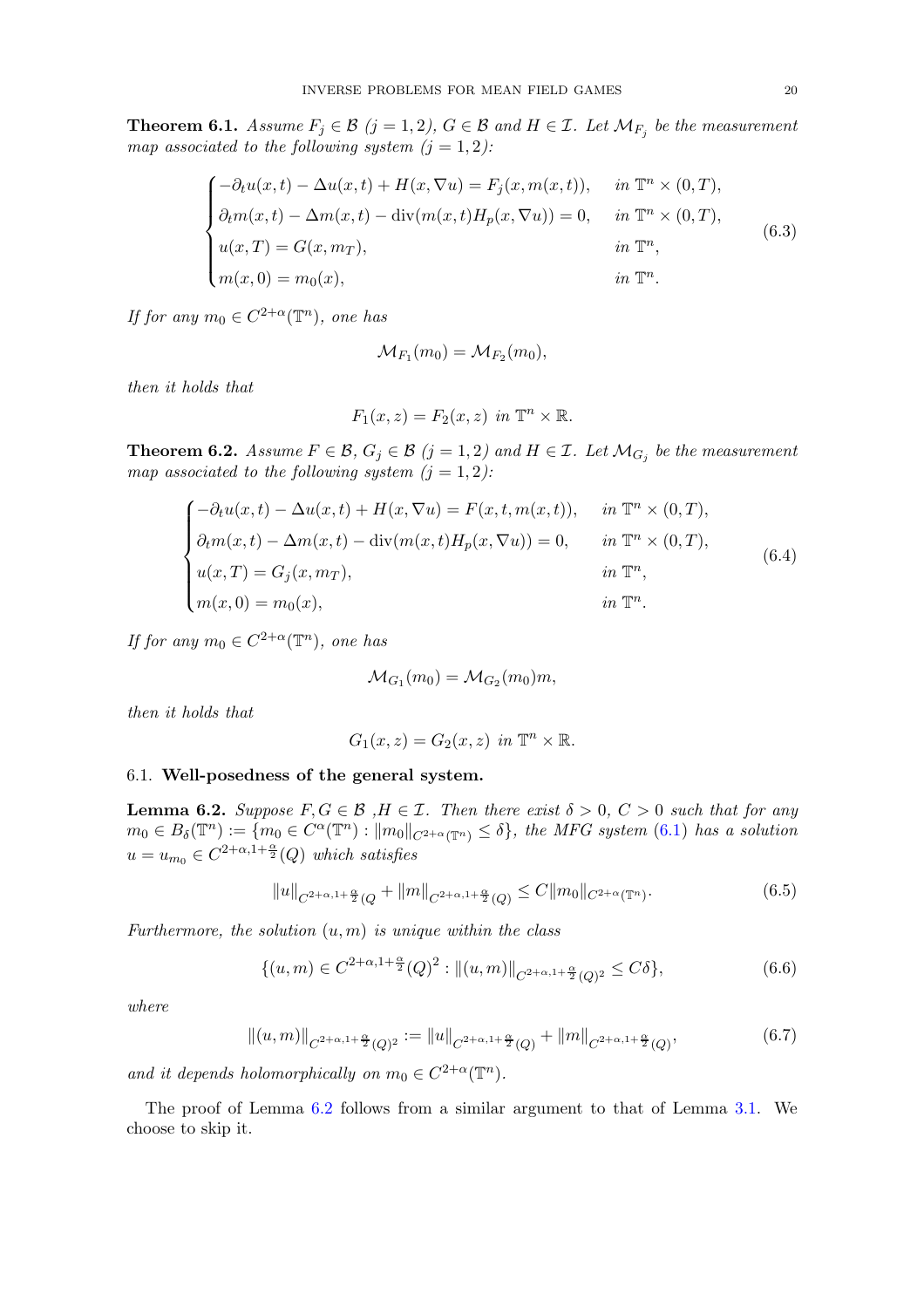<span id="page-20-0"></span>6.2. Proofs of Theorem [6](#page-19-1).1 and 6.[2](#page-19-2). We first introduce the general heat kernl to recover the unknown functions in a parabolic system. The construction and basic properties of the general heat kernel can be found in [\[26\]](#page-25-18).

<span id="page-20-2"></span>**Lemma 6.3.** Let  $F_1, F_2, f \in C^{2+\alpha, 1+\frac{\alpha}{2}}(Q), g \in C^{2+\alpha}(\mathbb{T}^n)$  and  $A(x) \in C^{2+\alpha, 1+\frac{\alpha}{2}}(\mathbb{T}^n)^n$ . Consider the following system

$$
\begin{cases} \partial_t u_i(x,t) - \Delta u_i(x,t) + A(x) \cdot \nabla u_i = F_i(x)v(x,t) + f(x,t), & \text{in } \mathbb{T}^n \times (0,T), \\ u_i(x,0) = g(x), & \text{in } \mathbb{T}^n. \end{cases}
$$
 (6.8)

Suppose for any  $v \in C^{2+\alpha,1+\frac{\alpha}{2}}(Q)$ , we have  $u_1(x,T;v) = u_2(x,T;v)$ . Then it holds that  $F_1 = F_2.$ 

*Proof.* Let  $L = \partial_t - \Delta + A \cdot \nabla(\cdot)$  and  $K(x, y, t)$  be the solution of the following Cauchy problem

$$
\begin{cases}\nL(K(x,t)) = 0, & t > 0, \quad x \in \mathbb{R}^n, \\
K(x,0) = \delta(0).\n\end{cases}
$$

Then one has that

$$
u_i(x,t) = \int_{\mathbb{T}^n} K(x - y, t)g(y)dy + \int_0^t \int_{\mathbb{T}^n} K(x - y, t - s) (F_i(y)v(y, s) + f(y, s)) dyds.
$$

Since we have  $u_1(x,T; v) = u_2(x,T; v)$ , it follows that

<span id="page-20-1"></span>
$$
\int_0^T \int_{\mathbb{T}^n} K(x - y, T - s)(F_1(y) - F_2(y))v(y, s) \, dyds = 0. \tag{6.9}
$$

By absurdity, we assume that there is  $y_0 \in \mathbb{T}^n$  such that  $F_1(y_0) \neq F_2(y_0)$ . Then there is a neighborhood U of  $y_0$  such that  $F_1-F_2 > 0$  or  $F_1-F_2 < 0$  in U. Since  $K(x-y, T-s) > 0$  and [\(6.9\)](#page-20-1) holds for all  $v \in C^{2+\alpha,1+\frac{\alpha}{2}}(Q)$ . We may choose v such that  $K(x-y,T-s)(F_1(y) F_2(y)v(y, s) > 0$  in U and  $K(x - y, T - s)(F_1(y) - F_2(y))v(y, s) = 0$  in  $\mathbb{T}^n \setminus U$ . It is a contradiction. Therefore, we have  $F_1 = F_2$ .

The proof is complete.

Before we present the proofs for Theorems [6](#page-19-1).1 and 6.[2,](#page-19-2) we first perform the higher order linearization for the MFG system [\(6.1\)](#page-18-1), which follows a similar strategy to that developed in Section 5.[1.](#page-10-1) Let

$$
m_0(x;\varepsilon)=\sum_{l=1}^N\varepsilon_l f_l,
$$

where  $f_l \in C^{2+\alpha}(\mathbb{T}^n)$  and  $\varepsilon = (\varepsilon_1, \varepsilon_2, ..., \varepsilon_N) \in \mathbb{R}^N$  with  $|\varepsilon| = \sum_{l=1}^N |\varepsilon_l|$  small enough. Then by Lemma 6.[2,](#page-19-3) there exists a unique solution  $(u(x,t;\varepsilon), m(x,t;\varepsilon))$  of  $(6.1)$ . Let  $(u(x, t; 0), m(x, t; 0))$  be the solution of  $(6.1)$  when  $\varepsilon = 0$ . Notice that if  $H \in \mathcal{I}$ , then  $(u(x, t; 0), m(x, t; 0)) = (0, 0).$ 

Let

$$
u^{(1)} := \partial_{\varepsilon_1} u|_{\varepsilon=0},
$$
  

$$
m^{(1)} := \partial_{\varepsilon_1} m|_{\varepsilon=0}.
$$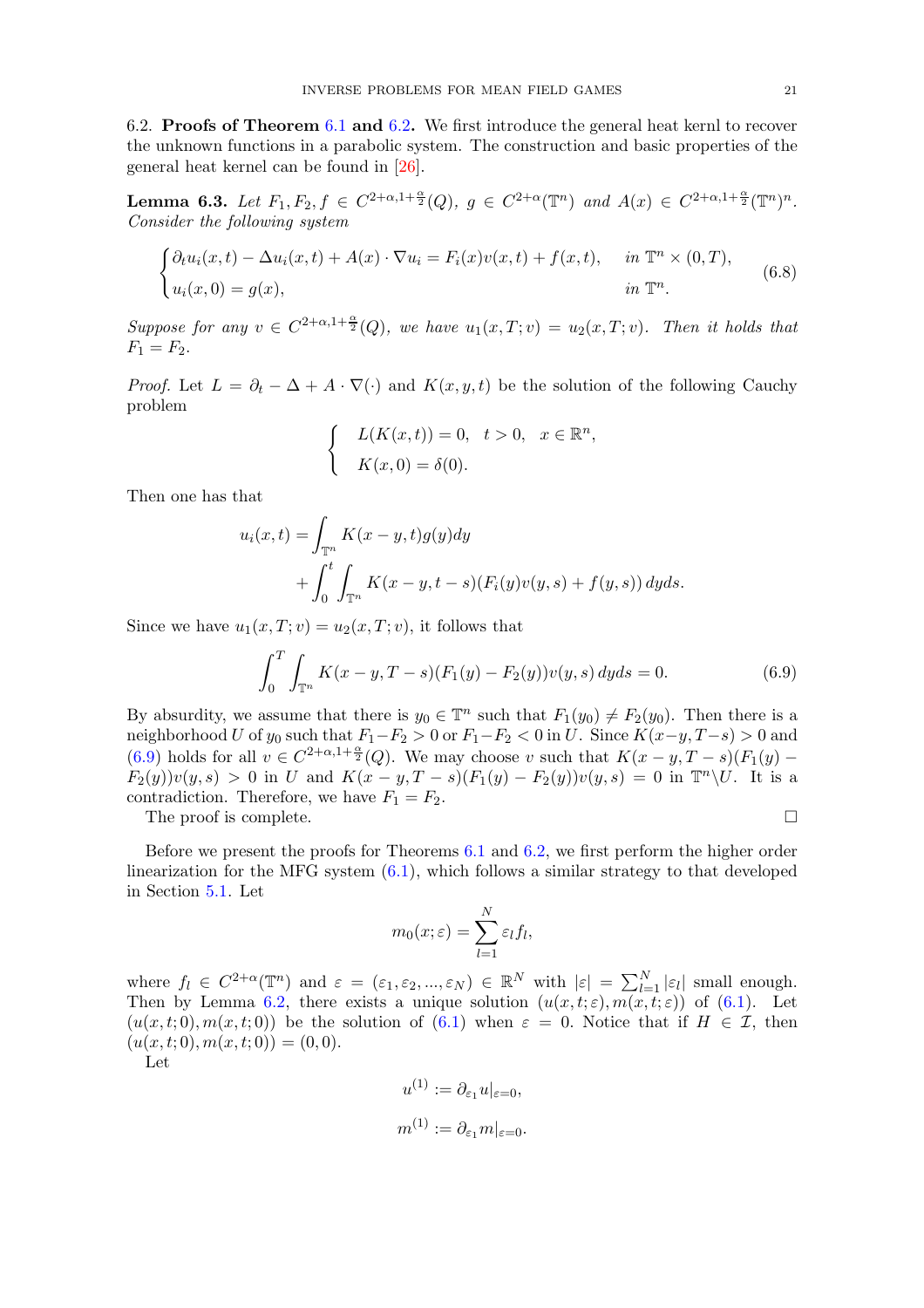Suppose  $H \in \mathcal{I}$ ,  $F \in \mathcal{A}$  and  $G \in \mathcal{B}$ , we have

<span id="page-21-0"></span>
$$
\partial_t m_j^{(1)}(x,t) - \Delta m_j^{(1)}(x,t) \n= \lim_{\varepsilon \to 0} \frac{1}{\varepsilon_l} [-H(x, \nabla u(x,t;\varepsilon)) + H(x; u(x,t;0)) + F(x, u(x,t;\varepsilon)) - F(x; u(x,t:0))]
$$
\n
$$
= \lim_{\varepsilon \to 0} \frac{1}{\varepsilon_l} [\sum_{|\beta|=1}^{\infty} H^{(\beta)}(x) \frac{z^{\beta}}{k!}] + F^{(1)}(x) m_j^{(1)}(x,t)
$$
\n
$$
= - A^{(1)}(x) \cdot \nabla u + F^{(1)}(x) m_j^{(1)}(x,t),
$$
\n(6.10)

where  $A^{(1)}(x) = (H^{(1,0,0,...,0)}(x), H^{(0,1,0,...,0)}(x), ..., H^{(0,0,...,1)}(x)).$ Moreover, we have

<span id="page-21-1"></span>
$$
\partial_{\varepsilon_1} \text{div}(m(x,t)H_p(x,\nabla u))|_{\varepsilon=0}
$$
  
=  $\partial_{\varepsilon_1} \text{div}(m(x,t)A^{(1)}(x)) + \partial_{\varepsilon_1} \text{div}(m(x,t)B^{(1)}(x)\cdot \nabla u)|_{\varepsilon=0}$  (6.11)  
=  $\partial_{\varepsilon_1} \text{div}(m(x,t)A^{(1)}(x)),$ 

where

$$
B^{(1)}(x) = \left(\sum_{|\beta|=1} H^{(1,\beta)}(x), \sum_{|\alpha|+|\beta|=1, \alpha \in \mathbb{R}} H^{(\alpha,1,\beta)}(x),\right)
$$

$$
\sum_{|\alpha|+|\beta|=1, \alpha \in \mathbb{R}^2} H^{(\alpha,1,\beta)}(x), \dots, \sum_{|\alpha|=1, \alpha \in \mathbb{R}^{n-1}} H^{(\alpha,1)}(x)).
$$

Hence, we can see that  $(u^{(1)}, m^{(1)})$  satisfies the following system:

<span id="page-21-2"></span>
$$
\begin{cases}\n-\partial_t u^{(1)}(x,t) - \Delta u^{(1)}(x,t) + A^{(1)}(x) \cdot \nabla u = F^{(1)}(x) m^{(1)}(x,t), & \text{in } \mathbb{T}^n \times (0,T), \\
\partial_t m^{(1)}(x,t) - \Delta m^{(1)}(x,t) - \text{div}(m^{(1)}(x,t)A^{(1)}(x)) = 0, & \text{in } \mathbb{T}^n \times (0,T), \\
u^{(1)}(x,T) = G^{(1)}(x) m^{(1)}(x,T), & \text{in } \mathbb{T}^n, \\
m^{(1)}(x,0) = f_1(x), & \text{in } \mathbb{T}^n,\n\end{cases}
$$
\n(6.12)

Here, we make a key observation that the non-linear terms and source terms in higherorder linearization system only depend on the solutions of the lower-order linearization system. Hence, as an illustrative case for our argument, we only compute the second order linearization system. Let

$$
u^{(1,2)} := \partial_{\varepsilon_1} \partial_{\varepsilon_2} u|_{\varepsilon=0}, m^{(1,2)} := \partial_{\varepsilon_1} \partial_{\varepsilon_2} m|_{\varepsilon=0},
$$

and

$$
u^{(2)} := \partial_{\varepsilon_2} u|_{\varepsilon=0}, m^{(2)} := \partial_{\varepsilon_2} m|_{\varepsilon=0}.
$$

Recall the derivation of the system [\(5.5\)](#page-11-4) in Section 5.[1.](#page-10-1) By direct calculations, we have

<span id="page-21-3"></span>
$$
- \partial_t u^{(1,2)} - \Delta u^{(1,2)} = - \partial_{\varepsilon_1} \partial_{\varepsilon_2} H(x, \nabla u)|_{\varepsilon=0} + F^{(1)}(x) m^{(1,2)} + F^{(2)}(x) m^{(1)} m^{(2)} = - \partial_{\varepsilon_1} \partial_{\varepsilon_2} \left( \sum_{|\beta|=1}^2 H^{(\beta)}(x) \frac{z^{\beta}}{k!} \right)|_{\varepsilon=0} + F^{(1)}(x) m^{(1,2)} + F^{(2)}(x) m^{(1)} m^{(2)} = - A^{(1)} \cdot \nabla u_j^{(1,2)} - \sum_{|\beta|=2} H^{(\beta)}(x) u_j^{(1)} u_j^{(2)} + + F^{(1)}(x) m^{(1,2)} + F^{(2)}(x) m^{(1)} m^{(2)}.
$$
(6.13)

Now, with the discussion above at hand and Lemma 6.[3,](#page-20-2) we are now in a position to present the proofs of Theorems [6](#page-19-1).1 and [6](#page-19-2).2.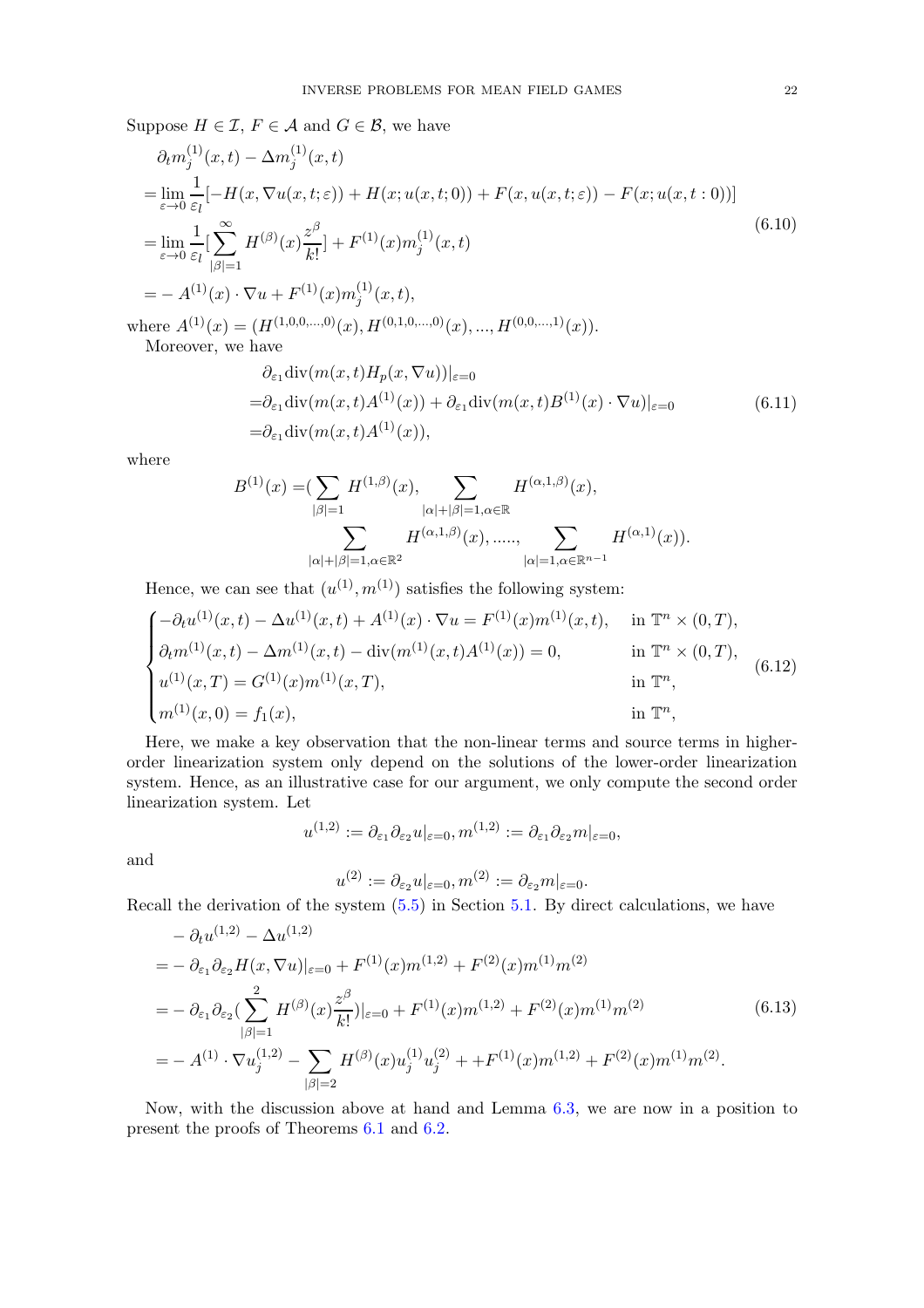*Proof of Theorem* [6](#page-19-1).1. Consider the following MFG systems for  $j = 1, 2$ :

$$
\begin{cases}\n-\partial_t u_j(x,t) - \Delta u_j(x,t) + H(x, \nabla u_j) = F_j(x, m(x,t)), & \text{in } \mathbb{T}^n \times (0,T), \\
\partial_t m_j(x,t) - \Delta m_j(x,t) - \text{div}(m_j(x,t)H_p(x, \nabla u_j)) = 0, & \text{in } \mathbb{T}^n \times (0,T), \\
u_j(x,T) = G(x, m_T), & \text{in } \mathbb{T}^n, \\
m_j(x,0) = m_0(x), & \text{in } \mathbb{T}^n.\n\end{cases}
$$
\n(6.14)

Recall the higher order linearization method in Section 5.[1.](#page-10-1) Let

$$
u_j^{(1)} := \partial_{\varepsilon_1} u_j|_{\varepsilon=0},
$$
  

$$
m_j^{(1)} := \partial_{\varepsilon_1} m_j|_{\varepsilon=0}.
$$

By combining  $(6.10)$ ,  $(6.11)$  and  $(6.12)$ , we can deduce that

$$
\begin{cases}\n-\partial_t u_j^{(1)}(x,t) - \Delta u_j^{(1)}(x,t) + A^{(1)}(x) \cdot \nabla u_j = F_j^{(1)}(x) m_j^{(1)}(x,t), & \text{in } \mathbb{T}^n \times (0,T), \\
\partial_t m_j^{(1)}(x,t) - \Delta m_j^{(1)}(x,t) - \text{div}(m_j^{(1)}(x,t)A^{(1)}(x)) = 0, & \text{in } \mathbb{T}^n \times (0,T), \\
u_j^{(1)}(x,T) = G^{(1)}(x) m_j^{(1)}(x,T), & \text{in } \mathbb{T}^n, \\
m_j^{(1)}(x,0) = f_1(x), & \text{in } \mathbb{T}^n, \\
\end{cases}
$$
\n(6.15)

where

$$
A^{(1)}(x) = (H^{(1,0,0,\ldots,0)}(x), H^{(0,1,0,\ldots,0)}(x), \ldots, H^{(0,0,\ldots,1)}(x)).
$$

We extend  $f_l$  from  $\mathbb{T}^n$  to  $\mathbb{R}^n$  periodically, and still denote it by  $f_l$ . By Lemma 3.[1,](#page-6-3)  $m_j^{(1)}$ j is unique determined by  $f_1(x)$ . We use change of variables as well as a similar strategy in the proof of Lemma 6.[3.](#page-20-2) Here, we can choose  $f_1(x)$  such that  $m_i^{(1)}$  $j_j^{(1)}$  satisfies the conditions in the proof of Lemma [6](#page-20-2).3 (in fact, one can see a simple example by considering  $f_1(x)$ depends only on one space variable). In doing so, we can show that  $F_1^{(1)}$  $T_1^{(1)}(x) = F_2^{(1)}$  $2^{(1)}(x).$ 

Next, we can consider the case  $N = 2$ . Let

<sup>2</sup>

$$
u_j^{(1,2)} := \partial_{\varepsilon_1} \partial_{\varepsilon_2} u_j|_{\varepsilon=0}, \quad m_j^{(1,2)} := \partial_{\varepsilon_1} \partial_{\varepsilon_2} u_j|_{\varepsilon=0},
$$

and

$$
u_j^{(2)} := \partial_{\varepsilon_2} u_j|_{\varepsilon=0}, \quad m_j^{(2)} := \partial_{\varepsilon_2} m_j|_{\varepsilon=0}.
$$

We can conduct the second-order linearization. Following a similar process as that in  $(6.13)$ , we can deduce that

$$
\begin{cases}\n-\partial_t u_j^{(1,2)} - \Delta u_j^{(1,2)} + A^{(1)} \cdot \nabla u_j^{(1,2)} + R_1(x,t) \\
= F_j^{(1)}(x) m_j^{(1,2)} + F_j^{(2)}(x) m_j^{(1)} m_j^{(2)}, & \text{in } \mathbb{T}^n \times (0,T), \\
\partial_t m_j^{(1,2)}(x,t) - \Delta m_j^{(1,2)}(x,t) - \text{div}(m_j^{(1)}(x,t)A^{(1)}(x)) \\
= R_2(x,t), & \text{in } \mathbb{T}^n \times (0,T), \\
u_j^{(1,2)}(x,T) = G^{(2)}(x) m_j^{(1,2)}(x,T), & \text{in } \mathbb{T}^n, \\
m_j^{(1,2)}(x,0) = 0, & \text{in } \mathbb{T}^n.\n\end{cases}
$$
\n(6.16)

where

$$
R_1(x,t) = \sum_{|\beta|=2} H^{(\beta)}(x) u_j^{(1)} u_j^{(2)},
$$

and

$$
R_2(x,t) = \text{div}(m_j^{(1)}U^{(2)}) + \text{div}(m_j^{(2)}U^{(1)}).
$$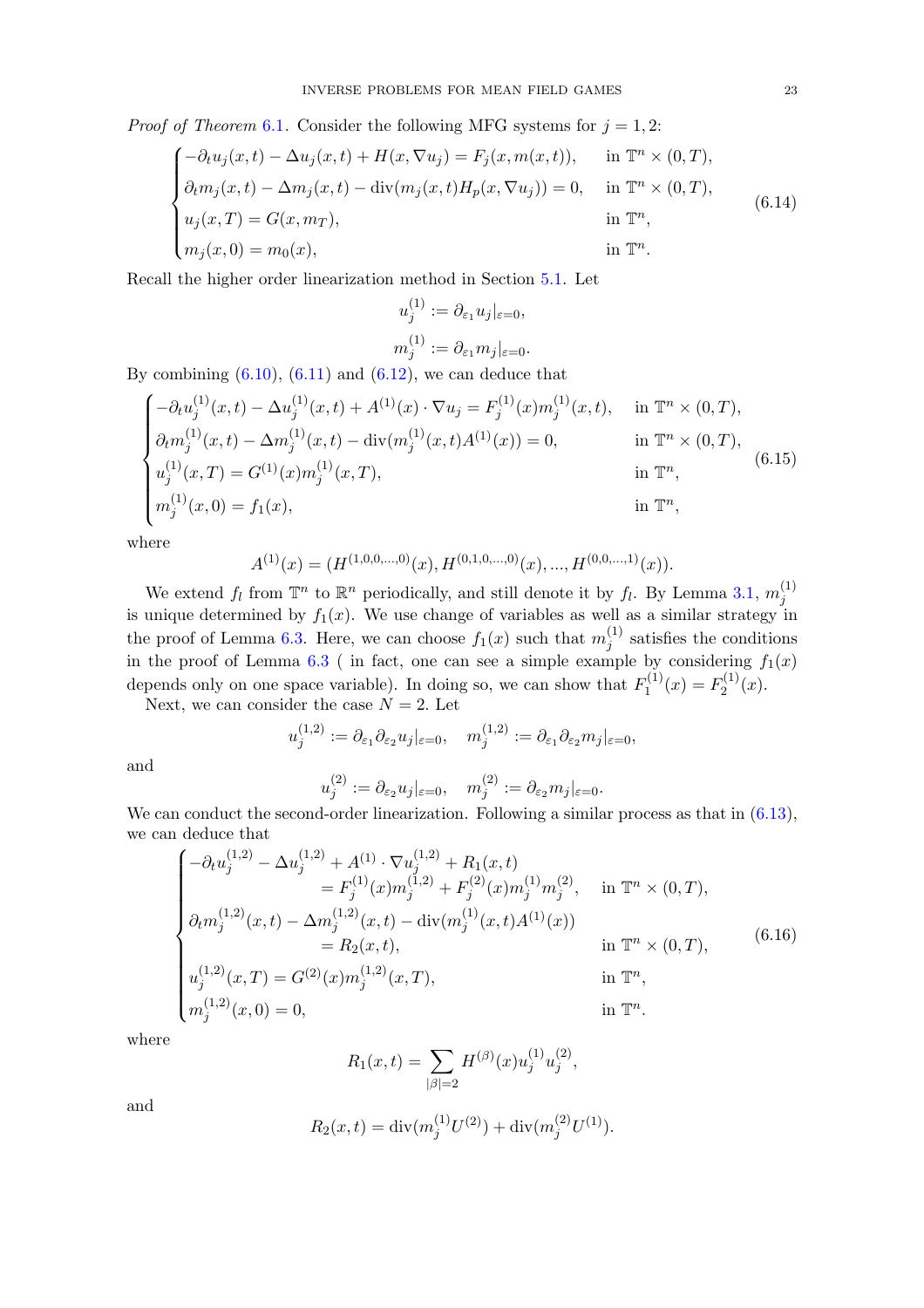Here, the *l*-th component of  $U^{(1)}$  is

$$
U_l^1 = \sum_{i=1}^n \frac{\partial^2 H}{\partial z_l \partial z_i}(x,0) \frac{\partial u_j^{(2)}}{\partial x_l},
$$

and the *l*-th component of  $U^{(2)}$  is

$$
U_l^1 = \sum_{i=1}^n \frac{\partial^2 H}{\partial z_l \partial z_i}(x,0) \frac{\partial u_j^{(1)}}{\partial x_l}.
$$

Following a similar argument to the case  $N = 1$  (considering  $m_0 = \varepsilon_2 f_2$ ), we have

$$
u_1^{(1)}(x,t) = u_2^{(1)}(x,t), \quad u_1^{(2)}(x,t) = u_2^{(2)}(x,t),
$$

and

$$
m_1^{(1)}(x,t) = m_2^{(1)}(x,t), \quad m_1^{(2)}(x,t) = m_2^{(2)}(x,t).
$$

By Lemma 3.[1,](#page-6-3)  $m_i^{(1,2)}$  $j_j^{(1,2)}$  is unique determined by  $f_1(x), f_2(x)$  and  $G^{(1)}(x)$ . Applying Lemma [6](#page-20-2).3 again, we readily have  $F_1^{(2)}$  $T_1^{(2)}(x) = F_2^{(2)}$  $2^{(2)}(x).$ 

Finally, by a mathematical induction, we can show the same result holds for  $N \geq 3$ . That is, for any  $k \in \mathbb{N}$ , we have  $F_1^{(k)}$  $T_1^{(k)}(x) = F_2^{(k)}$  $P_2^{(k)}(x)$ . Therefore, we have  $F_1(x, z) = F_2(x, z)$ . The proof is complete.  $\Box$ 

We proceed with the proof of Theorem 6.[2.](#page-19-2) To that end, we first state an auxiliary lemma, which is an analogue to Lemma 6.[3,](#page-20-2) and omit its proof.

<span id="page-23-0"></span>**Lemma 6.4.** Let  $g_1, g_2 \in C^{2+\alpha}(\mathbb{T}^n)$  and  $A(x) \in C^{2+\alpha}(\mathbb{T}^n)^n$ . Consider the following systems with  $f \in C^{2+\alpha, 1+\frac{\alpha}{2}}(Q)$  and  $j = 1, 2$ :

$$
\begin{cases} \partial_t u_j(x,t) - \Delta u_j(x,t) + A(x) \cdot \nabla u_j = f(x,t), & \text{in } \mathbb{T}^n \times (0,T), \\ u_j(x,0) = g_j(x)v(x,T), & \text{in } \mathbb{T}^n. \end{cases}
$$
 (6.17)

Suppose for any  $v \in C^{2+\alpha,1+\frac{\alpha}{2}}(Q)$ , we have  $u_1(x,T;v) = u_2(x,T;v)$ . Then it holds that  $g_1(x) = g_2(x)$ .

Next, we give the proof Theorem 6.[2](#page-19-2).

Proof of Theorem [6](#page-19-2).2. We shall follow a similar strategy that was developed for the proof of Theorem 6.[1.](#page-19-1) Consider the following systems for  $j = 1, 2$ :

$$
\begin{cases}\n-\partial_t u_j(x,t) - \Delta u_j(x,t) + H(x, \nabla u_j) = F(x, m(x,t)), & \text{in } \mathbb{T}^n \times (0,T), \\
\partial_t m_j(x,t) - \Delta m_j(x,t) - \text{div}(m_j(x,t)H_p(x, \nabla u_j)) = 0, & \text{in } \mathbb{T}^n \times (0,T), \\
u_j(x,T) = G_j(x,m_T), & \text{in } \mathbb{T}^n, \\
m_j(x,0) = m_0(x), & \text{in } \mathbb{T}^n.\n\end{cases}
$$
\n(6.18)

We next perform the successive linearization process. Consider the case  $N = 1$ . Let

 $\lambda$ 

$$
u_j^{(1)} := \partial_{\varepsilon_1} u_j|_{\varepsilon = 0},
$$
  

$$
m_j^{(1)} := \partial_{\varepsilon_1} m_j|_{\varepsilon = 0}.
$$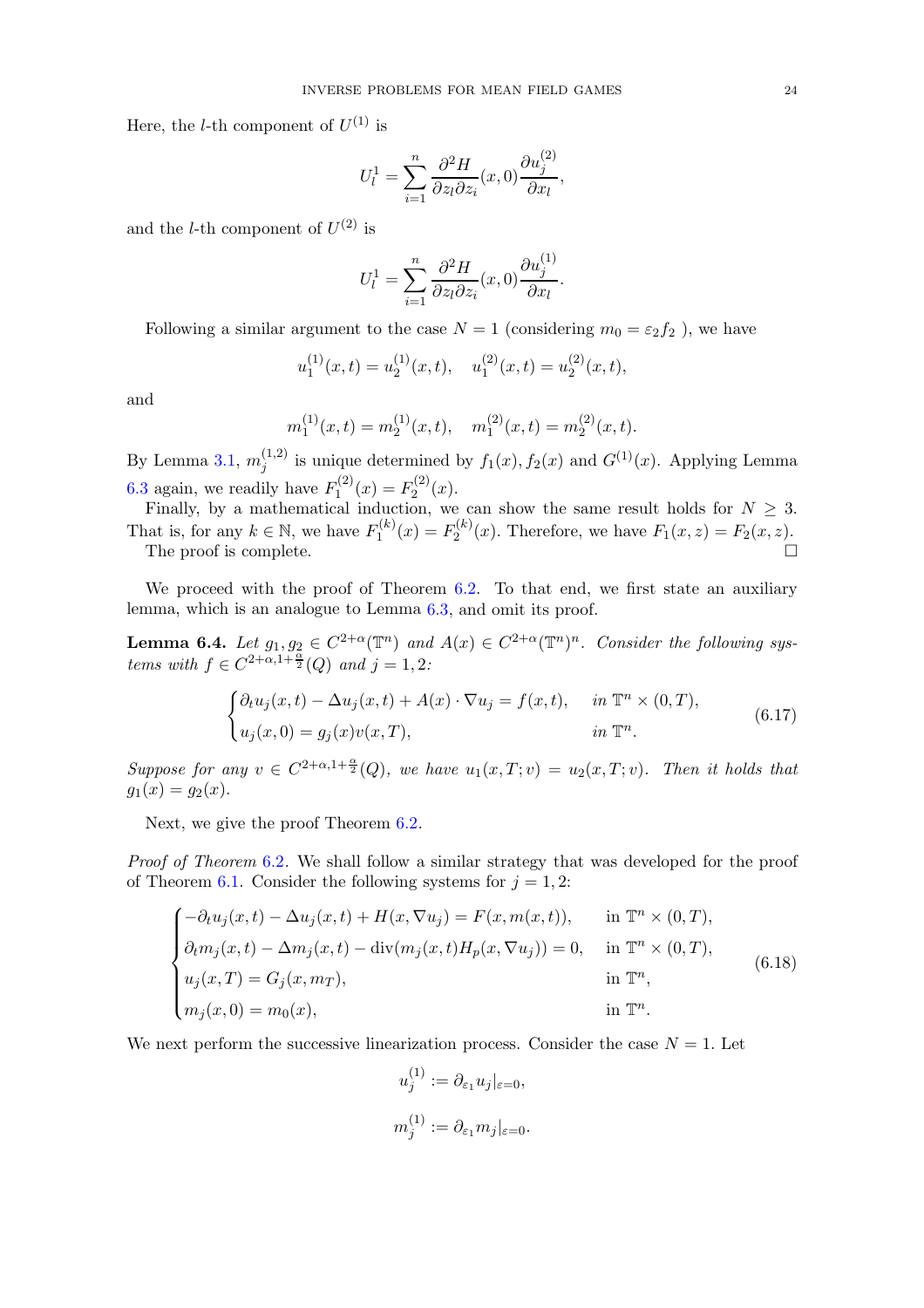By direct computations, one can show that  $(u_i^{(1)})$  $\overset{(1)}{j}, \overset{(1)}{v_j^{(1)}}$  $j^{(1)}$ ) satisfies the following system:

$$
\begin{cases}\n-\partial_t u_j^{(1)}(x,t) - \Delta u_j^{(1)}(x,t) + A^{(1)}(x) \cdot \nabla u_j = F^{(1)}(x) m_j^{(1)}(x,t), & \text{in } \mathbb{T}^n \times (0,T), \\
\partial_t m_j^{(1)}(x,t) - \Delta m_j^{(1)}(x,t) - \text{div}(m_j^{(1)}(x,t)A^{(1)}(x)) = 0, & \text{in } \mathbb{T}^n \times (0,T), \\
u_j^{(1)}(x,T) = G_j^{(1)}(x) m_j^{(1)}(x,T), & \text{in } \mathbb{T}^n, \\
m_j^{(1)}(x,0) = f_1(x), & \text{in } \mathbb{T}^n.\n\end{cases}
$$
\n(6.19)

We can solve this system by first deriving  $m_i^{(1)}$  $j^{(1)}$  and then obtaining  $u_j^{(1)}$  $\frac{1}{j}$ . Since  $\mathcal{M}_{G_1} = \mathcal{M}_{G_2}$ , we have

$$
u_1^{(1)}(x,0) = u_2^{(1)}(x,0),
$$

for all  $f_1 \in C^{2+\alpha,1+\frac{\alpha}{2}}(Q)$ . By Lemma 6.[4,](#page-23-0) we readily see that  $G_1^{(1)}$  $\binom{1}{1}(x) = G_2^{(2)}$  $2^{(2)}(x).$ 

Finally, by following a similar argument in the proof of Theorem [6.1,](#page-19-1) we can conduct the higher-order linearization process to show that  $G_1^{(k)}$  $I_1^{(k)}(x) = G_2^{(k)}$  $\binom{k}{2}(x)$  for all  $k \in \mathbb{N}$ . Hence,  $G_1(x, z) = G_2(x, z).$ 

The proof is complete.  $\Box$ 

#### <span id="page-24-0"></span>**ACKNOWLEDGMENT**

The work of H Liu was supported by Hong Kong RGC General Research Funds (project numbers, 11300821, 12301420 and 12302919) and the NSFC/RGC Joint Research Grant (project number, N CityU101/21).

#### <span id="page-24-1"></span>**REFERENCES**

- <span id="page-24-7"></span>[1] D. M. Ambrose, Strong solutions for time-dependent mean field games with non-separable Hamiltonians, J. Math. Pures Appl. (9) 113 (2018), 141–154.
- <span id="page-24-8"></span>[2] D. M. Ambrose, Existence theory for non-separable mean field games in Sobolev spaces, Indiana U. Math. J. to appear, arXiv 1807.02223.
- <span id="page-24-13"></span>[3] D. M. Ambrose and A. R. Meszaros, Well-posedness of mean field games master equation involving non-separable local Hamiltonians, Trans. Amer. Math. Soc. to appear, arXiv: 2105.03926.
- <span id="page-24-3"></span>[4] A. BENSOUSSAN, P. J. GRABER AND S. C. P. YAM, Mean field games and mean field type control theory, Springer Briefs in Mathematics. Springer, New York, 2013.
- <span id="page-24-2"></span>[5] P. CARDALIAGUET, Notes on Mean-Field Games, based on the lectures by P.L. Lions at Collège de France, (2012).
- <span id="page-24-9"></span>[6] P. CARDALIAGUET, Weak solutions for first order mean field games with local coupling, in Analysis and geometry in control theory and its applications, 111–158, Springer INdAM Ser., 11, Springer, Cham, 2015.
- <span id="page-24-12"></span>[7] P. CARDALIAGUET, F. DELARUE, J-M. LASRY AND P-L. LIONS, The master equation and the convergence problem in mean field games, Annals of Mathematics Studies, 201, Princeton University Press, Princeton, NJ, 2019. x+212 pp.
- <span id="page-24-10"></span>[8] P. CARDALIAGUET AND P. J. GRABER, Mean field games systems of first order, ESAIM Control Optim. Calc. Var. 21 (2015), no. 3, 690–722.
- <span id="page-24-11"></span>[9] P. CARDALIAGUET, P.J. GRABER, A. PORRETTA AND D. TONON, Second order mean field games with degenerate diffusion and local coupling, NoDEA Nonlinear Differential Equations Appl. 22 (2015), no. 5, 1287–1317.
- <span id="page-24-6"></span>[10] P. CARDALIAGUET AND A. PORRETTA, An introduction to mean field game theory, Lecture Notes in Mathematics, Vol. 2281 (2020), pages 1–158.
- <span id="page-24-4"></span>[11] R. Carmona and F. Delarue, Probabilistic theory of mean field games with applications. I. Mean field FBSDEs, control, and games., Probability Theory and Stochastic Modelling, 83. Springer, Cham, 2018. xxv+713 pp.
- <span id="page-24-5"></span>[12] R. Carmona and F. Delarue, Probabilistic theory of mean field games with applications. II. Mean field games with common noise and master equations, Probability Theory and Stochastic Modelling, 84. Springer, Cham, 2018. xxiv+697 pp.